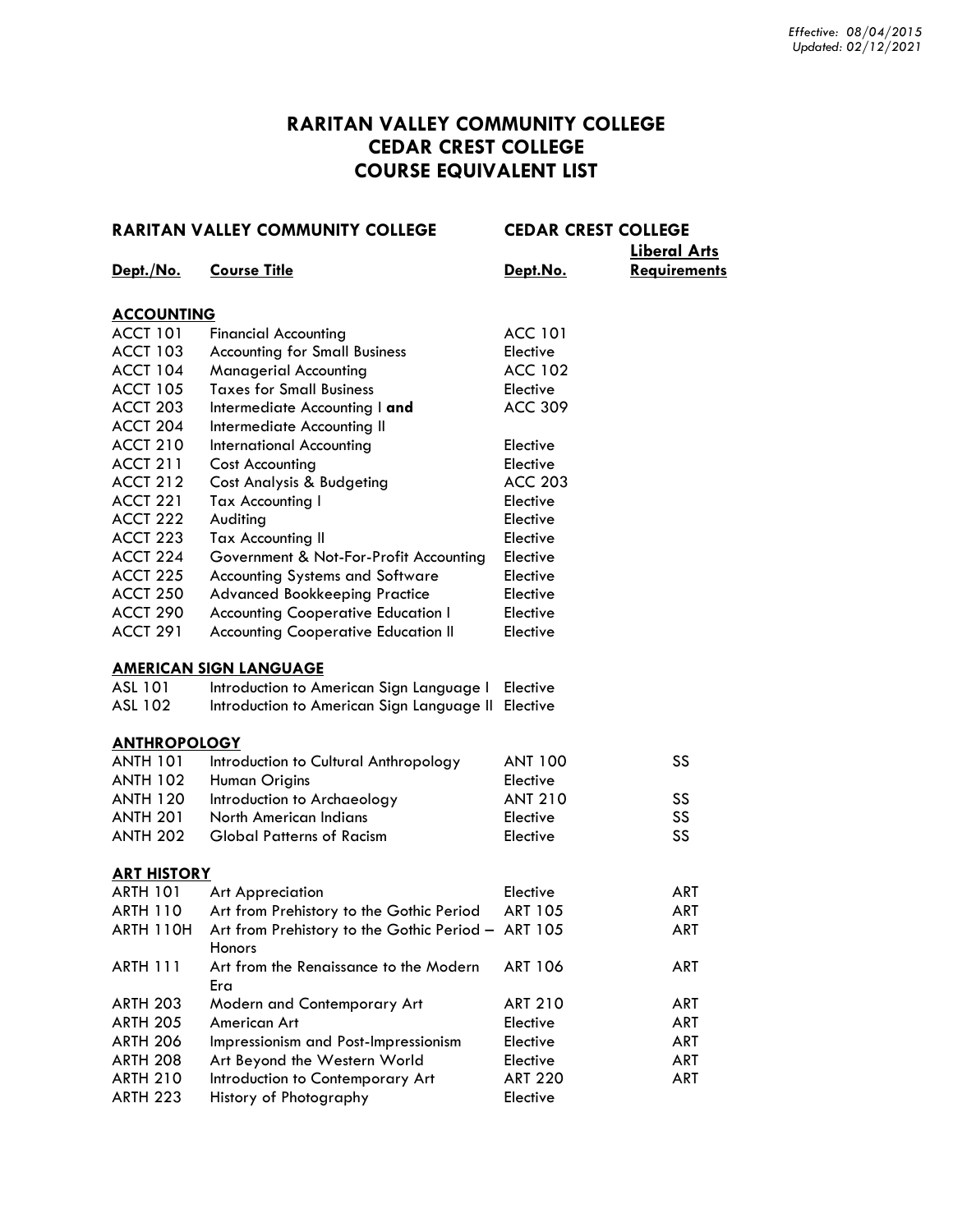|                      |                                                                  |                       | <b>Liberal Arts</b> |
|----------------------|------------------------------------------------------------------|-----------------------|---------------------|
| Dept./No.            | <b>Course Title</b>                                              | Dept.No.              | <b>Requirements</b> |
|                      |                                                                  |                       |                     |
| <u> ART - STUDIO</u> |                                                                  |                       |                     |
| <b>ARTS 105</b>      | <b>Two-Dimensional Design</b>                                    | Elective              | ART                 |
| <b>ARTS 108</b>      | <b>Three-Dimensional Design</b>                                  | <b>ART 110</b>        | ART                 |
| <b>ARTS 110</b>      | <b>Basic Drawing I</b>                                           | <b>ART 101</b>        | ART                 |
| <b>ARTS 110H</b>     | <b>Basic Drawing I-Honors</b>                                    | <b>ART 101</b>        | ART                 |
| <b>ARTS 111</b>      | <b>Basic Drawing II</b>                                          | Elective              | <b>ART</b>          |
| <b>ARTS 112</b>      | Introduction to Digital Photography                              | Elective              |                     |
| <b>ARTS 113</b>      | Audio Production                                                 | Elective              |                     |
| <b>ARTS 121</b>      | Watercolor I                                                     | Elective              | ART                 |
| <b>ARTS 131</b>      | Watercolor II                                                    | Elective              | ART                 |
| <b>ARTS 132</b>      | Color Theory                                                     | Elective              | ART                 |
| <b>ARTS 205</b>      | Drawing III                                                      | <b>ART 213</b>        | ART                 |
| <b>ARTS 210</b>      | Acrylic & Oil Painting I                                         | <b>ART 223</b>        | ART                 |
| <b>ARTS 211</b>      | Acrylic & Oil Painting II                                        | <b>ART 224</b>        | ART                 |
| <b>ARTS 212</b>      | Still Photography I                                              | <b>COM 225</b>        | ART                 |
| <b>ARTS 215</b>      | Ceramics I                                                       | <b>ART 231</b>        | ART                 |
| <b>ARTS 216</b>      | <b>Ceramics II</b>                                               | <b>ART 232</b>        | ART                 |
| <b>ARTS 218</b>      | Sculpture I                                                      | <b>ART 227</b>        | ART                 |
| <b>ARTS 219</b>      | Sculpture II                                                     | <b>ART 228</b>        | <b>ART</b>          |
| <b>ARTS 220</b>      | <b>Advanced Photography</b>                                      | <b>COM 325</b>        |                     |
| <b>ARTS 221</b>      | Still Photography II                                             | Elective              |                     |
| <b>ARTS 222</b>      | <b>Ceramics III</b>                                              | <b>ART 331</b>        | <b>ART</b>          |
| <b>ARTS 223</b>      | Advanced Glazing for the Studio Potter                           | Elective              |                     |
| <b>ARTS 225</b>      | Raku                                                             | Elective              |                     |
| <b>ARTS 226</b>      | <b>Color Photography</b>                                         | Elective              |                     |
| <b>ARTS 227</b>      | Alternative Photographic Processes                               | Elective              |                     |
| <b>ARTS 228</b>      | Contemporary Landscape Painting                                  | Elective              |                     |
| <b>ARTS 229</b>      | Printmaking: Monoprinting & Relief                               | <b>ART 211</b>        | ART                 |
| <b>ARTS 230</b>      | Mold Making, Casting & Replication                               | <b>ART 227</b>        | <b>ART</b>          |
| <b>ARTS 234</b>      | <b>Ceramics IV</b>                                               | Elective              | ART                 |
| <b>ARTS 235</b>      |                                                                  | Elective              | ART                 |
| <b>ARTS 236</b>      | Acrylic & Oil Painting III<br>Acrylic & Oil Painting IV          | Elective              | ART                 |
| <b>ARTS 237</b>      | Printmaking: Intaglio & Relief                                   |                       | <b>ART</b>          |
| <b>ARTS 242</b>      |                                                                  | Elective              |                     |
|                      | <b>Figure Drawing I</b>                                          | Elective              | <b>ART</b>          |
| <b>ARTS 243</b>      | <b>Figure Drawing II</b>                                         | Elective              | ART                 |
| <b>ARTS 244</b>      | <b>Ceramic Handbuilding</b>                                      | Elective              |                     |
| <b>ARTS 246</b>      | Graphic Design I                                                 | Elective              |                     |
| <b>ARTS 247</b>      | Graphic Design II                                                | Elective              |                     |
| <b>ARTS 248</b>      | <b>Two-Dimensional Animation</b>                                 | Elective              |                     |
| <b>ARTS 249</b>      | <b>Digital Artmaking</b>                                         | Elective              |                     |
| <b>ARTS 250</b>      | Printmaking: Silkscreen                                          | Elective              |                     |
| <b>ARTS 251</b>      | Printmaking: Lithography                                         | Elective              |                     |
| <b>ARTS 252</b>      | Portfolio Development                                            | Reviewed Individually |                     |
| <b>ARTS 253</b>      | Introduction to Contemporary Printmaking                         | ART 111               | ART                 |
| <b>ARTS 254</b>      | Art of the Book                                                  | <b>ART 139</b>        | <b>ART</b>          |
| <b>ARTS 267</b>      | Introduction to Video Production                                 | <b>CST 224</b>        | ART                 |
| <b>ARTS 268</b>      | <b>Advanced Video Production: Narrative &amp;</b><br>Documentary | <b>CST 324</b>        | ART                 |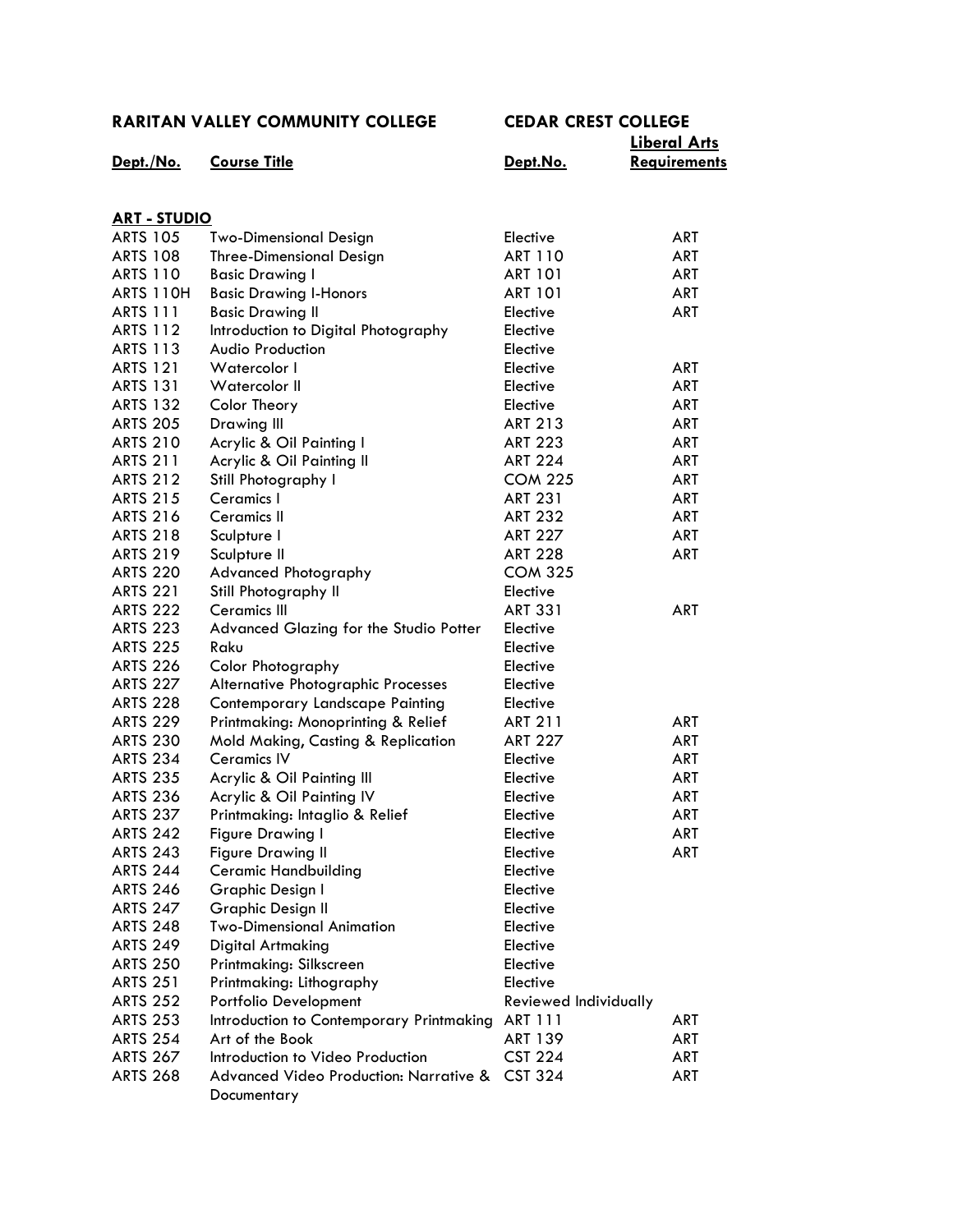| Dept./No.                                                                                                                                                               | <b>Course Title</b>                                                                                                                                                                                                                                                         | Dept.No.                                                                                                             | <u>Liberal Affs</u><br><b>Requirements</b>                  |
|-------------------------------------------------------------------------------------------------------------------------------------------------------------------------|-----------------------------------------------------------------------------------------------------------------------------------------------------------------------------------------------------------------------------------------------------------------------------|----------------------------------------------------------------------------------------------------------------------|-------------------------------------------------------------|
| <b>ARTS 271</b><br><b>ARTS 273</b><br><b>ARTS 274</b><br><b>ARTS 276</b><br><b>ARTS 277</b><br><b>ARTS 278</b><br><b>ARTS 279</b><br><b>ARTS 284</b><br><b>ARTS 285</b> | <b>Illustration</b><br><b>Commercial Photography</b><br>Web Page Design for the Graphic Artist<br>Typography<br>Game Audio and Video<br><b>Advanced Video Editing</b><br>Advanced Video Production: Video Art<br>News Production for the Web<br><b>Newspaper Production</b> | Elective<br>Elective<br>Elective<br>Elective<br>Elective<br>Elective<br>Elective<br><b>COM 252</b><br><b>CST 216</b> | WRI <sub>2</sub>                                            |
|                                                                                                                                                                         |                                                                                                                                                                                                                                                                             |                                                                                                                      |                                                             |
| <b>BIOLOGY</b><br><b>BIOL 101</b><br><b>BIOL 101H</b><br><b>BIOL 102</b><br><b>BIOL 102H</b><br><b>BIOL 111</b>                                                         | General Biology I<br>General Biology I - Honors<br>General Biology II<br>General Biology II - Honors<br>Principles of Biology                                                                                                                                               | <b>BIO 124</b><br><b>BIO 124</b><br><b>BIO 123</b><br><b>BIO 123</b><br><b>BIO 112</b>                               | SCI<br>SCI<br>SCI<br>SCI<br>SCI                             |
| BIOL 111H<br><b>BIOL 120</b><br><b>BIOL 124</b><br><b>BIOL 125</b>                                                                                                      | Principles of Biology - Honors<br>Human Biology<br>Human Anatomy & Physiology I<br>Human Anatomy & Physiology II                                                                                                                                                            | <b>BIO 112</b><br>Elective<br>BIO 117 or 217<br>BIO 118 or 218                                                       | SCI<br>SCI<br>SCI<br>SCI                                    |
| <b>BIOL 133</b><br><b>BIOL 139</b><br><b>BIOL 140</b><br><b>BIOL 142</b>                                                                                                | Principles of Microbiology<br>Introduction to Marine Biology<br>The Biology of Birds<br>Introduction to Nutrition                                                                                                                                                           | <b>BIO 127</b><br>Elective<br>Elective<br>Elective                                                                   | SCI<br>SCI<br>SCI                                           |
| <b>BIOL 145</b>                                                                                                                                                         | Wildflowers, Trees & Ferns of                                                                                                                                                                                                                                               | Elective                                                                                                             | (fulfills NTR requirement for Nursing students only)<br>SCI |
| <b>BIOL 150</b><br><b>BIOL 151</b><br><b>BIOL 181</b>                                                                                                                   | New Jersey<br>Plants, Man & the Environment<br>Human Biology<br>Science & Society                                                                                                                                                                                           | <b>BIO 207</b><br>Elective<br><b>BIO 111</b>                                                                         | SCI<br>SCI<br>SCI                                           |
| <b>BIOL 221</b><br><b>BIOL 231</b><br><b>BIOL 232</b>                                                                                                                   | Microbiology<br>General Ecology<br><b>Field Botany</b>                                                                                                                                                                                                                      | <b>BIO 227</b><br><b>BIO 234</b><br><b>BIO 207</b>                                                                   | SCI<br>SCI<br>SCI                                           |
| <b>BIOL 242</b><br><b>BIOL 244</b><br><b>BIOL 245</b><br><b>BIOL 246</b>                                                                                                | Genetics<br>Introduction to Forensic Science<br><b>Cellular and Molecular Biology</b><br>Introduction to Bioinformatics                                                                                                                                                     | <b>BIO 231</b><br><b>CHE 241</b><br><b>BIO 236</b><br>Elective                                                       | SCI<br>SCI<br>SCI<br>SCI                                    |
| <b>BIO 247</b><br><b>BIO 249</b>                                                                                                                                        | Vertebrate Zoology<br>Ornithology                                                                                                                                                                                                                                           | Elective<br>Elective                                                                                                 | SCI<br>SCI                                                  |
| <b>BIOTECHNOLOGY</b>                                                                                                                                                    |                                                                                                                                                                                                                                                                             |                                                                                                                      |                                                             |
| <b>BTCP 100</b><br><b>BTCP 102</b><br><b>BTCP 105</b>                                                                                                                   | Introduction to Biotechnology<br><b>Biotechnology Methods and Procedures I</b><br>Good Manufacturing Practices & Quality<br><b>Issues</b>                                                                                                                                   | Elective<br>Elective<br>Elective                                                                                     | SCI<br>SCI                                                  |
| <b>BTCP 107</b><br><b>BTCP 202</b><br><b>BTCP 203</b><br><b>BTCP 290</b>                                                                                                | Cellular Biology for Technicians<br>Biotechnology Student Symposium<br><b>Biotechnology Methods and Procedures II</b><br>Biotechnology Internship                                                                                                                           | Elective<br>Elective<br>Elective<br>Elective                                                                         | SCI<br>SCI<br>SCI                                           |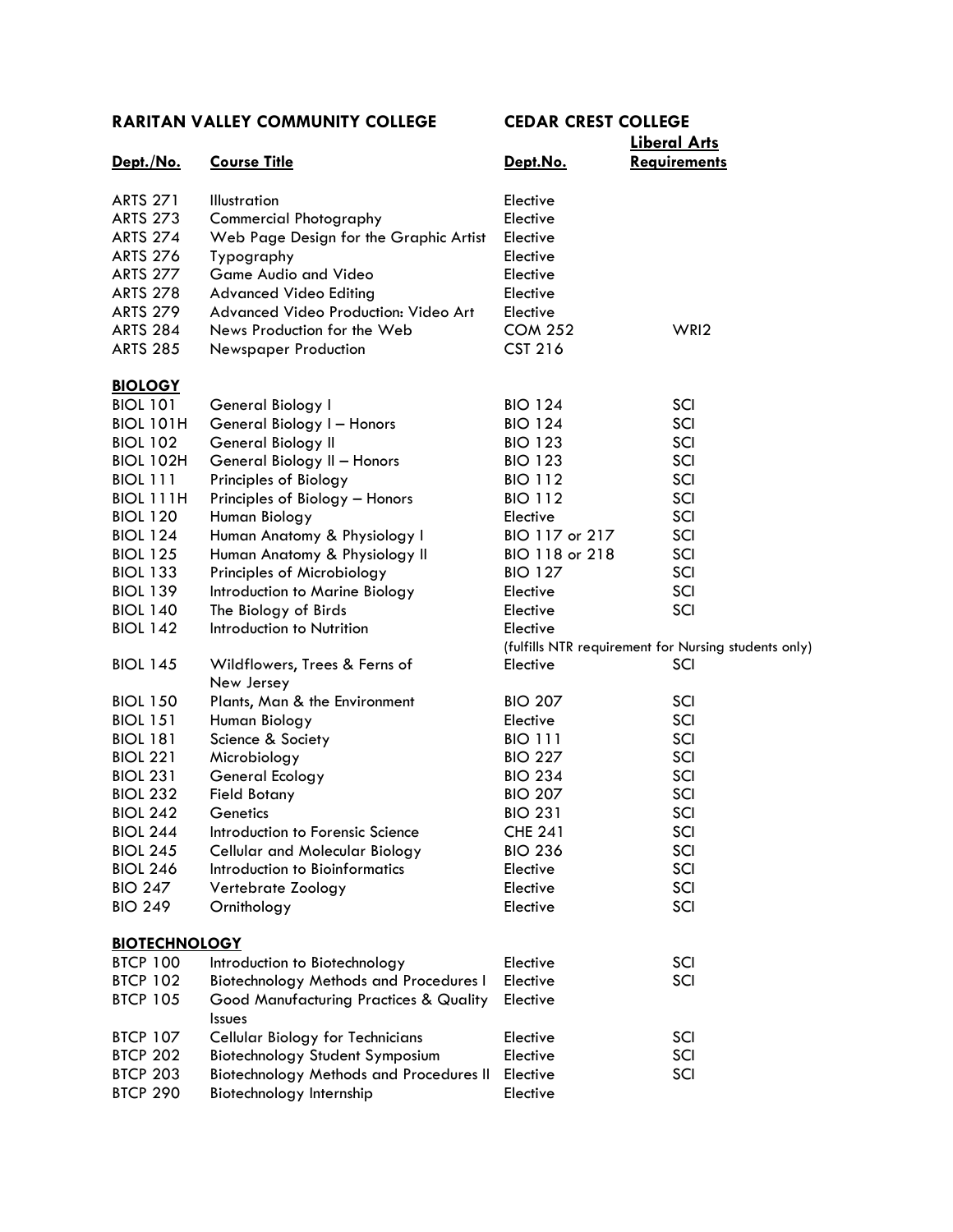|                  |                                                    |                        | <b>Liberal Arts</b> |
|------------------|----------------------------------------------------|------------------------|---------------------|
| Dept./No.        | <b>Course Title</b>                                | Dept.No.               | <b>Requirements</b> |
|                  |                                                    |                        |                     |
| <b>BUSINESS</b>  |                                                    |                        |                     |
| <b>BUSI 110</b>  | <b>Globalization and Business</b>                  | Elective               | GS                  |
| <b>BUSI 111</b>  | Introduction to Business                           | Elective               |                     |
| <b>BUSI 112</b>  | <b>Principles of Management</b>                    | <b>BUA 110</b>         |                     |
| <b>BUSI 113</b>  | Principles of Leadership                           | Elective               |                     |
| <b>BUSI 120</b>  | Small Business Planning & Marketing                | Elective               |                     |
| <b>BUSI 131</b>  | <b>Business Law I and</b>                          | <b>BUA 221</b>         |                     |
| <b>BUSI 132</b>  | <b>Business Law II</b>                             |                        |                     |
| <b>BUSI 153</b>  | <b>Small Business Management</b>                   | Elective               |                     |
| <b>BUSI 154</b>  | <b>International Business</b>                      | <b>BUA 240</b>         | GS                  |
| <b>BUSI 156</b>  | <b>Risk and Financial Management</b>               | Elective               |                     |
| <b>BUSI 161</b>  | <b>Business Mathematics</b>                        | <b>MAT 105</b>         | ML                  |
| <b>BUSI 191</b>  | Personal Finance                                   | Elective               |                     |
| <b>BUSI 192</b>  | <b>Principles of Finance</b>                       | Elective               |                     |
| <b>BUSI 193</b>  | <b>International Finance</b>                       | Elective               | <b>GS</b>           |
| <b>BUSI 210</b>  | <b>Corporate Treasury Management</b>               | Elective               |                     |
| <b>BUSI 211</b>  | <b>Financial Planning and Institutions</b>         | Elective               |                     |
| <b>BUSI 221</b>  | <b>Financial Planning and Institutions</b>         | Elective               |                     |
| <b>BUSI 225</b>  | Entrepreneurship and Beyond                        | Elective               |                     |
| <b>BUSI 230</b>  | <b>Project Management</b>                          | Elective               |                     |
| <b>BUSI 250</b>  | <b>Business Simulation Seminar</b>                 | Elective               |                     |
| <b>BUSI 285</b>  | <b>Newspaper Production</b>                        | <b>CST 216</b>         |                     |
| <b>BUSI 284</b>  | News Production for the Web                        | Elective               |                     |
| <b>BUSI 290</b>  | <b>Business Cooperative Education I</b>            | Elective               |                     |
| <b>BUSI 292</b>  | <b>Business Cooperative Education II</b>           | Elective               |                     |
| <u>CHEMISTRY</u> |                                                    |                        |                     |
| <b>CHEM 102</b>  | Introduction to Chemistry and                      | <b>CHE 103</b>         | SCI                 |
| <b>CHEM 202</b>  | Principles of Organic & Biochemistry               |                        |                     |
| <b>CHEM 102</b>  | Introduction to Chemistry                          | Elective               | SCI                 |
| <b>CHEM 103</b>  | <b>General Chemistry I</b>                         | <b>CHE 111</b>         | SCI                 |
| <b>CHEM 103</b>  | General Chemistry I and                            | <b>CHE 103</b>         | SCI                 |
| <b>CHEM 104</b>  | General Chemistry II and                           |                        |                     |
| CHEM 202         | Principles of Organic & Biochemistry               |                        |                     |
| <b>CHEM 104</b>  | <b>General Chemistry II</b>                        | CHE 112 (lecture only) | SCI                 |
|                  | (Note: students must take Cedar Crest CHE 112 lab) |                        |                     |
| <b>CHEM 116</b>  | Chemistry Research at Rutgers                      | Elective               | SCI                 |
| <b>CHEM 211</b>  | Organic Chemistry I                                | <b>CHE 205</b>         | SCI                 |
| <b>CHEM 212</b>  | <b>Organic Chemistry II</b>                        | <b>CHE 206</b>         | SCI                 |
|                  | <b>COMMUNICATIONS STUDIES/SPEECH</b>               |                        |                     |
| <b>COMM 101</b>  | Speech                                             | THS 105                |                     |
| <b>COMM 102</b>  | Introduction to Communication Theory               | <b>COM 200</b>         | SS                  |
| <b>COMM 110</b>  | <b>Interpersonal Communications</b>                | <b>COM 210</b>         | SS                  |
| <b>COMM 120</b>  | Introduction to Mass Communication                 | <b>COM 112</b>         | SS                  |
| <b>COMM 121</b>  | Presentation Skills for Business & the             | Elective               |                     |
|                  | Professions                                        |                        |                     |
| <b>COMM 201</b>  | <b>Intercultural Communication</b>                 | <b>COM 212</b>         | SS                  |
| <b>COMM 210</b>  | Introduction to Public Relations                   | <b>COM 216</b>         | SS                  |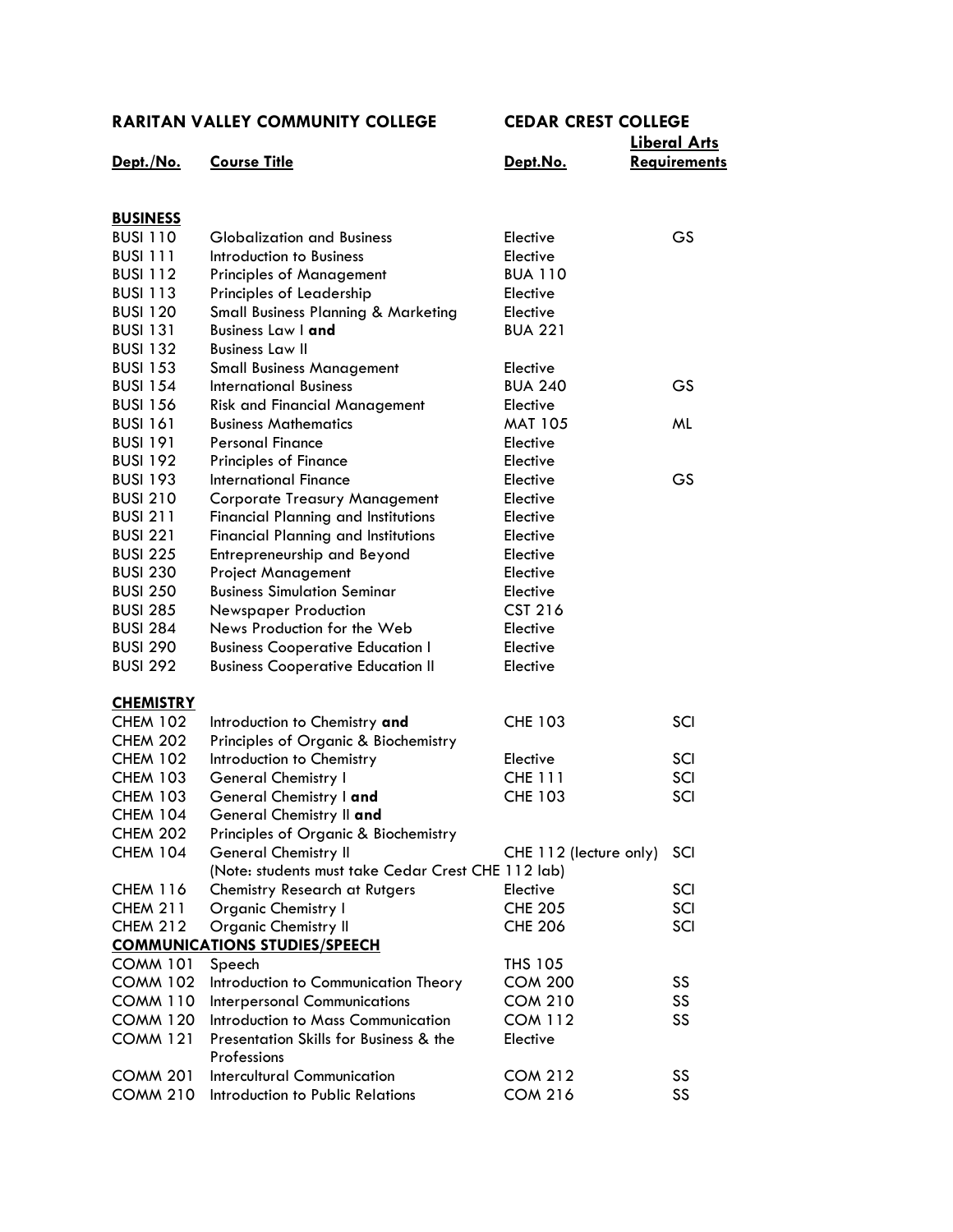## **Liberal Arts**

| <u>Dept./No.</u> | <b>Course Title</b>                                                    | Dept.No.              | <b>LIDERI ANS</b><br><u>Requirements</u> |
|------------------|------------------------------------------------------------------------|-----------------------|------------------------------------------|
| <b>COMM 220</b>  | Introduction to Nonverbal Communication                                | Elective              |                                          |
| COMM 251         | Writing for the Media                                                  | Elective              |                                          |
| <b>COMM 252</b>  | Digital Portfolio Development                                          | Elective              |                                          |
| <b>COMM 254</b>  | Introduction to Print, Broadcast &<br><b>Electronic News Reporting</b> | <b>COM 150</b>        | $WRI-2$                                  |
| <b>COMM 255</b>  | Feature Writing for Print & Broadcast<br>Media                         | Elective              |                                          |
| <b>COMM 267</b>  | Digital Video Production: Narrative &<br>Documentary                   | Elective              |                                          |
| COMM 284         | New Production for the Web                                             | <b>COM 252</b>        |                                          |
| COMM 285         | <b>Newspaper Production</b>                                            | <b>CST 216</b>        |                                          |
| <b>COMM 291</b>  | Independent Study/Cooperative Digital                                  | Reviewed Individually |                                          |
| COMM 292         | <b>Communication/Speech Cooperative</b><br><b>Education I</b>          | Reviewed Individually |                                          |
| COMM 293         | <b>Communication/Speech Cooperative</b><br><b>Education II</b>         | Reviewed Individually |                                          |
| <b>COMM 294</b>  | <b>Communication/Speech Cooperative</b><br><b>Education III</b>        | Reviewed Individually |                                          |

#### **COMPUTER INFORMATION SYSTEMS**

| <b>CISY 102</b> | Computer Literacy                               | Elective |
|-----------------|-------------------------------------------------|----------|
| <b>CISY 103</b> | Computer Concepts & Programming                 | Elective |
| <b>CISY 105</b> | <b>Foundations of Computer Science</b>          | Elective |
| <b>CISY 106</b> | <b>Fundamentals of Game Design</b>              | Elective |
| <b>CISY 113</b> | Desktop Computer Hardware & Software            | Elective |
| <b>CISY 114</b> | Interactive Multimedia I                        | Elective |
| <b>CISY 122</b> | Introduction to Information Systems             | Elective |
| <b>CISY 125</b> | <b>Programming for Business Majors</b>          | Elective |
| <b>CISY 132</b> | Systems Analysis & Design                       | Elective |
| <b>CISY 162</b> | Introduction to E-Commerce Technology           | Elective |
| <b>CISY 207</b> | <b>Statistical Analysis Systems</b>             | Elective |
| <b>CISY 208</b> | Interactive Multimedia II                       | Elective |
| <b>CISY 210</b> | <b>Project Management</b>                       | Elective |
| <b>CISY 211</b> | <b>Systems Development &amp; Implementation</b> | Elective |
| <b>CISY 217</b> | <b>Operating Systems</b>                        | Elective |
| <b>CISY 219</b> | <b>Networking Essentials</b>                    | Elective |
| <b>CISY 222</b> | <b>Content Management Systems</b>               | Elective |
| <b>CISY 224</b> | Introduction to Visual Basic.NET                | Elective |
| <b>CISY 225</b> | Web Page Development I                          | Elective |
| <b>CISY 226</b> | <b>Advanced Visual Basic.NET</b>                | Elective |
| <b>CISY 227</b> | Extensible Markup Language (XML)                | Elective |
| <b>CISY 228</b> | Wireless Internet                               | Elective |
| <b>CISY 229</b> | Information Security Fundamentals               | Elective |
| <b>CISY 232</b> | Internet and Web Architecture                   | Elective |
| <b>CISY 233</b> | Introduction to PHP                             | Elective |
| <b>CISY 235</b> | Microsoft.NET Framework                         | Elective |
| <b>CISY 237</b> | UNIX and LINUX                                  | Elective |
| <b>CISY 238</b> | C Programming                                   | Elective |
| <b>CISY 242</b> | <b>Object Oriented Programming</b>              | Elective |
|                 |                                                 |          |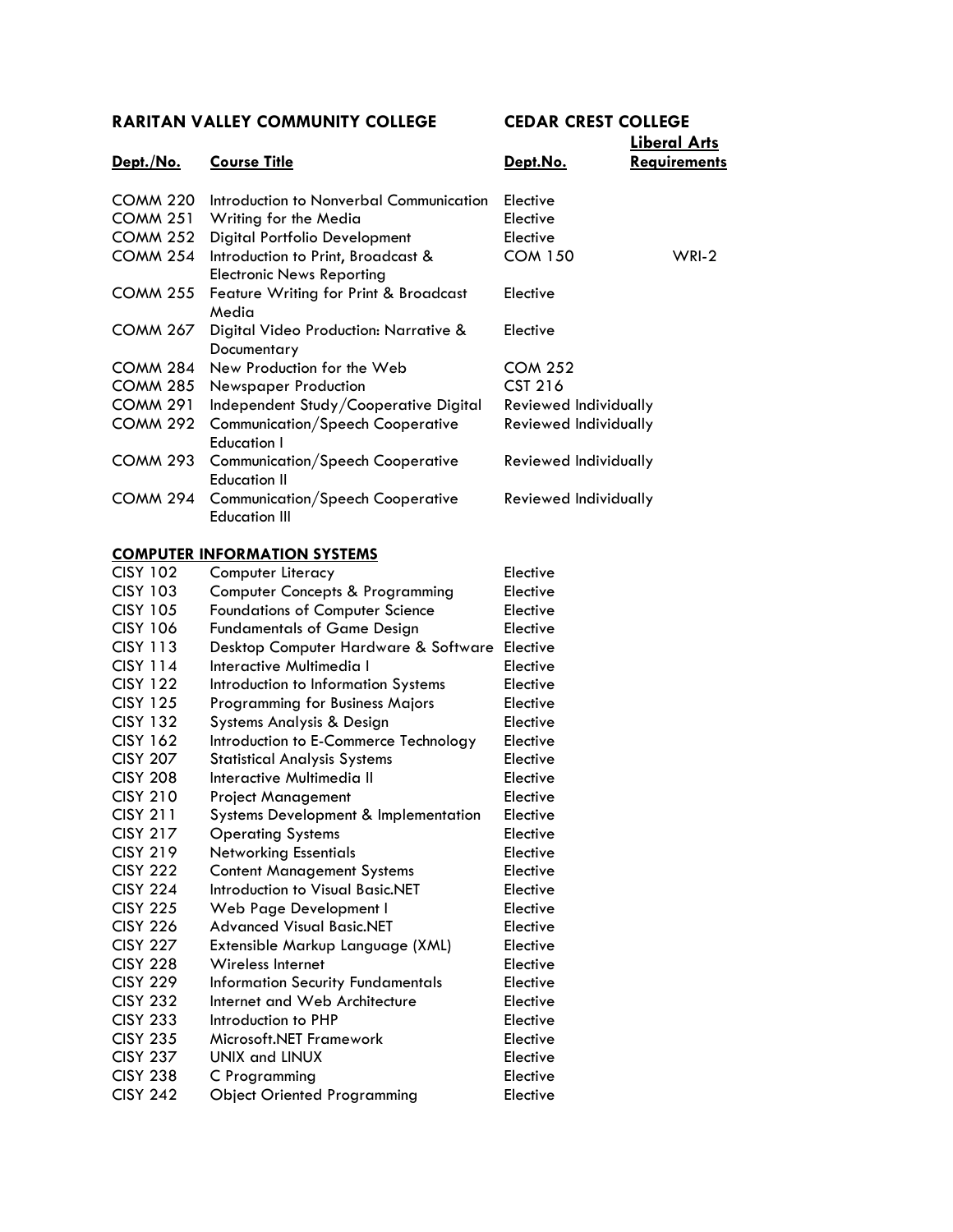| <u>Dept./No.</u>        | <b>Course Title</b>                                       | Dept.No        |
|-------------------------|-----------------------------------------------------------|----------------|
| <b>CISY 244</b>         | JavaScript                                                | Elective       |
| <b>CISY 249</b>         | Java                                                      | Elective       |
| <b>CISY 253</b>         | <b>Advanced Computer Networking</b>                       | Elective       |
| <b>CISY 254</b>         | <b>Data Structures</b>                                    | Elective       |
| <b>CISY 256</b>         | Computer Architecture & Assembly                          | Elective       |
|                         | Language                                                  |                |
| <b>CISY 257</b>         | Advanced Java                                             | Elective       |
| <b>CISY 258</b>         | Introduction to Network Planning &                        | Elective       |
|                         | Assembly Language                                         |                |
| <b>CISY 260</b>         | <b>Active Server Pages.NET</b>                            | Elective       |
| <b>CISY 261</b>         | <b>Microcomputer Applications</b>                         | Elective       |
| <b>CISY 262</b>         | <b>Advanced Active Server Pages.NET</b>                   | Elective       |
| <b>CISY 263</b>         | Microsoft.NET Security                                    | Elective       |
| <b>CISY 264</b>         | <b>Advanced Microsoft.NET Framework</b>                   | Elective       |
| <b>CISY 265</b>         | Introduction to C#.NET                                    | Elective       |
| <b>CISY 266</b>         | Microsoft.NET Databases                                   | Elective       |
| <b>CISY 267</b>         | <b>Programming for Game Developers</b>                    | Elective       |
| <b>CISY 268</b>         | Web Page Development II                                   | Elective       |
| <b>CISY 269</b>         | Advanced Web Page & Mobile                                | Elective       |
|                         | Development                                               |                |
| <b>CISY 270</b>         | Introduction to Cisco Networking                          | Elective       |
| <b>CISY 271</b>         | <b>Routing and Switching Essentials</b>                   | Elective       |
| <b>CISY 272</b>         | <b>Scaling Networks</b>                                   | Elective       |
| <b>CISY 273</b>         | <b>Connecting Networks</b>                                | Elective       |
| <b>CISY 274</b>         | Privacy, Ethics, and Computer Forensics                   | Elective       |
| <b>CISY 275</b>         | <b>UNIX and Linux Security Management</b>                 | Elective       |
| <b>CISY 276</b>         | <b>Windows Security Management</b>                        | Elective       |
| <b>CISY 285</b>         | Database Development & Design                             | Elective       |
| <b>CISY 286</b>         | Introduction to Oracle: SQL & PL/SQL                      | Elective       |
| <b>CISY 287</b>         | Data Warehousing Fundamentals                             | Elective       |
| <b>CISY 288</b>         | Advanced Oracle & PL - SQL                                | Elective       |
| <b>CISY 289</b>         | Microsoft SQL Server                                      | Elective       |
| <b>CISY 290</b>         | Advanced Game Design and Development Elective             |                |
| <b>CISY 291</b>         | Interactive Multimedia Programming                        | Elective       |
| <b>CISY 292</b>         | <b>Computer Science Cooperative Education I Elective</b>  |                |
| <b>CISY 293</b>         | <b>Computer Science Cooperative Education II Elective</b> |                |
| <b>CISY 294</b>         | Oracle: Database Administration                           | Elective       |
|                         | <b>Fundamentals I</b>                                     |                |
| <b>CISY 295</b>         | <b>Computer Science Cooperative EducationIII Elective</b> |                |
| <b>CISY 299</b>         | Advanced Topics in Computer Networking Elective           |                |
|                         |                                                           |                |
| <b>CRIMINAL JUSTICE</b> |                                                           |                |
| <b>CRMJ 101</b>         | Introduction to Criminal Justice                          | <b>CRJ 101</b> |
| <b>CRMJ 120</b>         | Introduction to Homeland Security &                       | Elective       |
|                         | <b>Emergency Management</b>                               |                |
| <b>CRMJ 121</b>         | <b>Crisis Communication for Emergency</b>                 | Elective       |

Response Personnel

CRMJ 125 Introduction to Arson Investigation Elective CRMJ 131 Police and the Community Elective

## **Liberal Arts Dept./No. Course Title Dept.No. Requirements**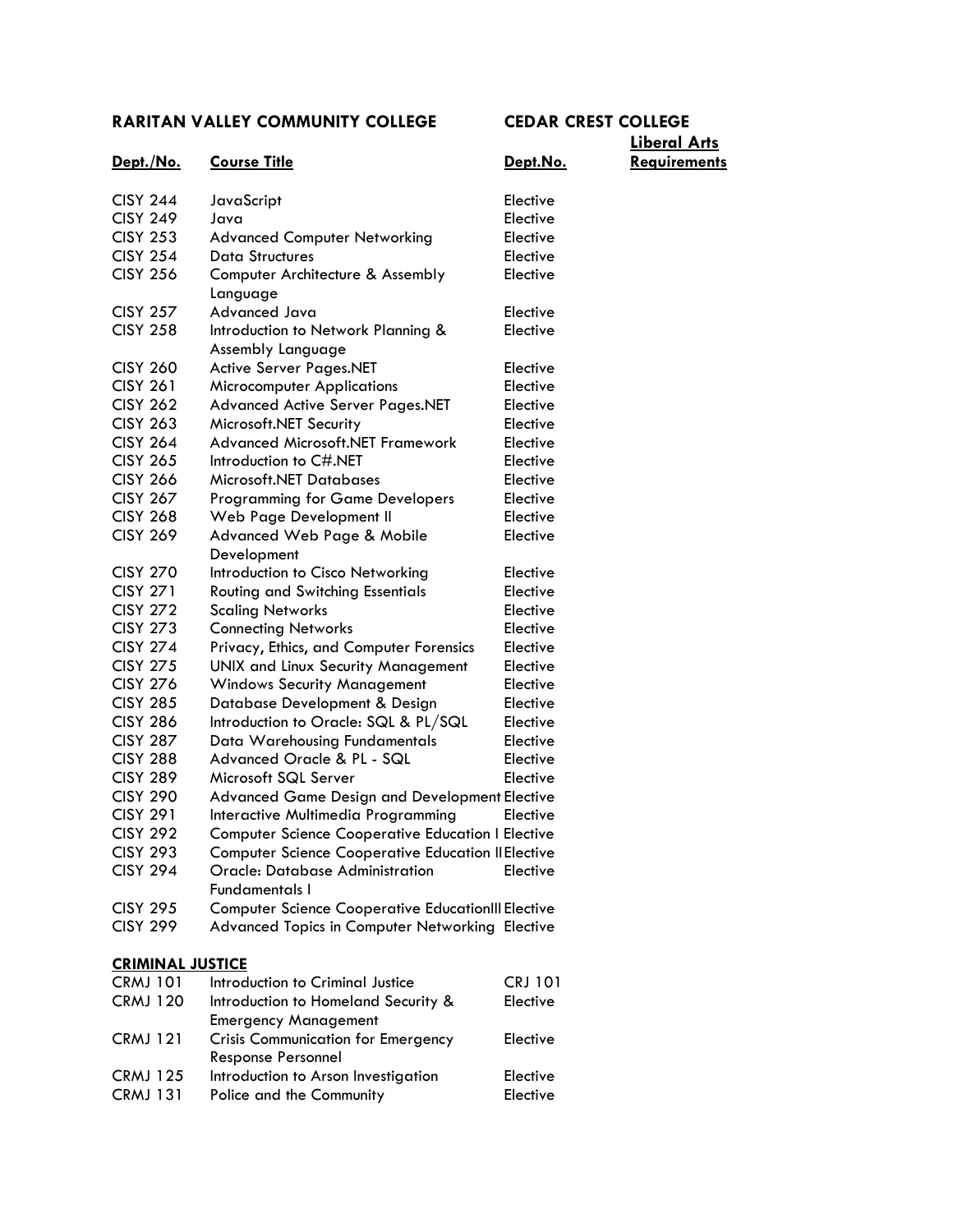|                 |                                                        |                   | <u>Liberal Arts</u>                         |
|-----------------|--------------------------------------------------------|-------------------|---------------------------------------------|
| Dept./No.       | <b>Course Title</b>                                    | Dept.No.          | <b>Requirements</b>                         |
| <b>CRMJ 201</b> | <b>Criminal Justice Cooperative Education I</b>        | Elective          |                                             |
| <b>CRMJ 202</b> | <b>Criminal Justice Cooperative II</b>                 | Elective          |                                             |
| <b>CRMJ 203</b> | <b>Criminal Justice Cooperative III</b>                | Elective          |                                             |
| <b>CRMJ 204</b> | Women and Minorities in the Criminal<br>Justice System | Elective          |                                             |
| <b>CRMJ 206</b> | Terrorism, Intelligence & Securities Studies Elective  |                   |                                             |
| <b>CRMJ 210</b> | <b>Police Organization &amp; Management</b>            | Elective          |                                             |
| <b>CRMJ 211</b> | Criminology                                            | <b>CRJ 106</b>    | SS                                          |
| <b>CRMJ 212</b> | Juvenile Delinquency                                   | <b>CRJ 301</b>    |                                             |
| <b>CRMJ 232</b> | Criminal Law                                           | <b>PSC 218</b>    | SS                                          |
| <b>CRMJ 233</b> | <b>Criminal Procedure</b>                              | <b>PSC 218</b>    | SS                                          |
| <b>CRMJ 234</b> | Criminal Investigation                                 | Elective          |                                             |
| <b>CRMJ 242</b> | Theory & Practice of Corrections                       | <b>CRJ 306</b>    |                                             |
| <b>CRMJ 250</b> | <b>Probation and Parole</b>                            | Elective          |                                             |
| <b>CRMJ 260</b> | Seminar in Law Enforcement                             | Elective          |                                             |
| <b>DANCE</b>    |                                                        |                   |                                             |
| <b>DANC 101</b> | Modern Dance I                                         | <b>DNC 220</b>    | <b>ART</b>                                  |
| <b>DANC 102</b> | Modern Dance II                                        | Elective          | <b>ART</b>                                  |
| <b>DANC 103</b> | Introduction to Eurhythmics                            | Elective          |                                             |
| <b>DANC 105</b> | Jazz Dance I                                           | Elective          | ART                                         |
| <b>DANC 106</b> | Jazz Dance II                                          | <b>DNC 216</b>    | ART                                         |
| <b>DANC 107</b> | <b>Ballet I</b>                                        | <b>DNC 211</b>    | ART                                         |
| <b>DANC 108</b> | <b>Ballet II</b>                                       | Elective          | <b>ART</b>                                  |
| <b>DANC 109</b> | Pilates                                                |                   | Elective (maximum of 4 Fitness and Wellness |
|                 |                                                        | credits transfer) |                                             |
| <b>DANC 110</b> | <b>Dance Appreciation</b>                              | Elective          | ART                                         |
| <b>DANC 120</b> | Introduction to Laban Movement Analysis                | Elective          | ART                                         |
| <b>DANC 121</b> | <b>World Dance History</b>                             | <b>DNC 235</b>    | ART                                         |
| <b>DANC 122</b> | <b>Contemporary Dance History</b>                      | <b>DNC 235</b>    | ART                                         |
| <b>DANC 205</b> | Choreography I                                         | <b>DNC 253</b>    | ART                                         |
| <b>DANC 206</b> | Choreography II                                        | <b>DNC 253</b>    | ART                                         |
| <b>DANC 207</b> | Choreography III                                       | <b>DNC 253</b>    | ART                                         |
| <b>DANC 208</b> | Choreography IV                                        | <b>DNC 253</b>    | <b>ART</b>                                  |
| <b>DANC 210</b> | Dance Composition & Improvisation                      | <b>DNC 230</b>    | ART                                         |
| <b>DANC 211</b> | Modern Dance III                                       | <b>DNC 230</b>    | ART                                         |
| <b>DANC 212</b> | <b>Ballet III</b>                                      | <b>DNC 213</b>    | ART                                         |
| <b>DANC 213</b> | Jazz Dance III                                         | <b>DNC 332</b>    | ART                                         |
| <b>DANC 214</b> | Modern Dance IV                                        | <b>DNC 333</b>    | ART                                         |
| <b>DANC 215</b> | Modern Dance V                                         | <b>DNC 333</b>    | ART                                         |
| <b>DANC 216</b> | <b>Ballet IV</b>                                       | <b>DNC 331</b>    | ART                                         |
| <b>DANC 217</b> | <b>Ballet V</b>                                        | <b>DNC 331</b>    | ART                                         |
| <b>DANC 218</b> | Jazz Dance IV                                          | <b>DNC 332</b>    | ART                                         |
| <b>DANC 219</b> | Jazz Dance V                                           | <b>DNC 332</b>    | ART                                         |
| <b>DANC 220</b> | Dance Repertory I                                      | Elective          | ART                                         |
| <b>DANC 221</b> | Dance Repertory II                                     | Elective          | ART                                         |
| <b>DANC 222</b> | Dance Repertory III                                    | Elective          | ART                                         |
| <b>DANC 223</b> | Dance Repertory IV                                     | Elective          | ART                                         |
| <b>DANC 230</b> | Student Dance Ensemble I                               | <b>DNC 253</b>    | ART                                         |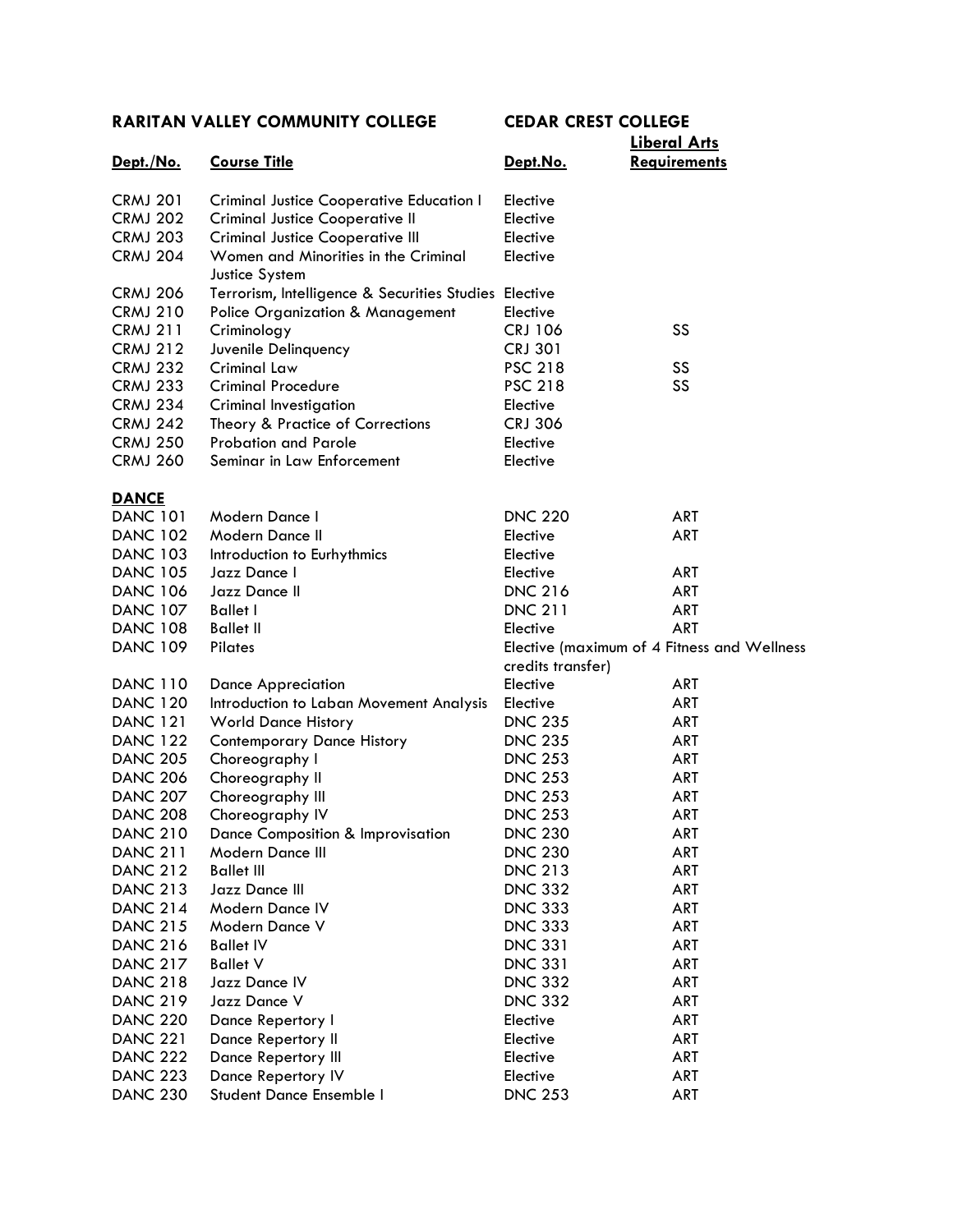|                    |                                                  |                | <b>Liberal Arts</b> |
|--------------------|--------------------------------------------------|----------------|---------------------|
| <u>Dept./No.</u>   | <b>Course Title</b>                              | Dept.No.       | <b>Requirements</b> |
|                    |                                                  |                |                     |
| <b>DANC 231</b>    | Student Dance Ensemble II                        | <b>DNC 253</b> | <b>ART</b>          |
| <b>DANC 232</b>    | <b>Student Dance Ensemble III</b>                | <b>DNC 253</b> | ART                 |
| <b>DANC 233</b>    | Student Dance Ensemble IV                        | <b>DNC 253</b> | <b>ART</b>          |
| <b>DANC 252</b>    | <b>Professional Development Dance</b>            | Elective       |                     |
| <b>DANC 291</b>    | <b>Dance Cooperative Education I</b>             | Elective       |                     |
|                    | <b>EARLY CHILDHOOD EDUCATION</b>                 |                |                     |
| <b>ECHD 173</b>    | <b>Early Childhood Curriculum</b>                | Elective       |                     |
| <b>ECHD 181</b>    | <b>Child Growth and Development</b>              | Elective       |                     |
| <b>ECHD 183</b>    | Math & Science for Young Children                | Elective       |                     |
| <b>ECHD 184</b>    | Teaching Language Arts to Young Children ECE 207 |                |                     |
| <b>ECHD 185</b>    | Infant and Toddler Programs                      | Elective       |                     |
| <b>ECHD 194</b>    | Music, Movement and Art for the Young            | <b>EDU 308</b> |                     |
|                    | Child                                            |                |                     |
| <b>ECHD 195</b>    | Nutrition, Health & Safety for Preschool         | Elective       |                     |
|                    | Children                                         |                |                     |
| <b>ECHD 213</b>    | Children's Literature                            | Elective       |                     |
| <b>ECHD 250</b>    | Methods of Teaching Young Children               | Elective       |                     |
| <b>ECHD 255</b>    | Foundations of Early Childhood Education         | <b>ECE 101</b> |                     |
| <b>ECHD 280</b>    | Field Experience in Multicultural Early          | <b>EDU 151</b> |                     |
|                    | <b>Childhood Settings</b>                        |                |                     |
| <b>ECHD 290</b>    | <b>Early Childhood Education Cooperative</b>     | Elective       |                     |
|                    | Education                                        |                |                     |
| <b>ECONOMICS</b>   |                                                  |                |                     |
| <b>ECON 101</b>    | Macroeconomics                                   | ECO 101        | SS                  |
| <b>ECON 102</b>    | Microeconomics                                   | <b>ECO 102</b> | SS                  |
|                    |                                                  |                |                     |
| <b>ECON 202</b>    | International Economics                          | <b>ECO 315</b> | GS                  |
| <b>ECON 210</b>    | Money and Banking                                | <b>ECO 304</b> | SS                  |
| <b>EDUCATION</b>   |                                                  |                |                     |
| <b>EDUC 112</b>    | <b>Classroom Management</b>                      | Elective       |                     |
| <b>EDUC 212</b>    | <b>Foundations of Education</b>                  | Elective       |                     |
| <b>EDUC 230</b>    | <b>Education Field Experience</b>                | <b>EDU 151</b> |                     |
|                    | <b>ELECTRONICS TECHNOLOGY</b>                    |                |                     |
|                    | ESTC 110, 111, 207, 208, 209, 211                | Elective       |                     |
|                    |                                                  |                |                     |
|                    | <b>ELECTRONICS TECHNOLOGY</b>                    |                |                     |
|                    | ETTC 101, 102, 104, 201, 202, 204, 205           | Elective       |                     |
| <b>ENGINEERING</b> |                                                  |                |                     |
| <b>ENGR 105</b>    | Introduction to Engineering                      | Elective       |                     |
| <b>ENGR 107</b>    | <b>Engineering Graphics</b>                      | Elective       |                     |
| <b>ENGR 108</b>    | Introduction to Computing for Engineers          | Elective       |                     |
|                    | and Scientists                                   |                |                     |
| <b>ENGR 111</b>    | Introduction to Circuit Analysis                 | Elective       |                     |
| <b>ENGR 132</b>    | <b>Engineering Mechanics I - Statistics</b>      | Elective       |                     |
| <b>ENGR 133</b>    | Engineering Mechanics II - Dynamics              | Elective       |                     |
|                    |                                                  |                |                     |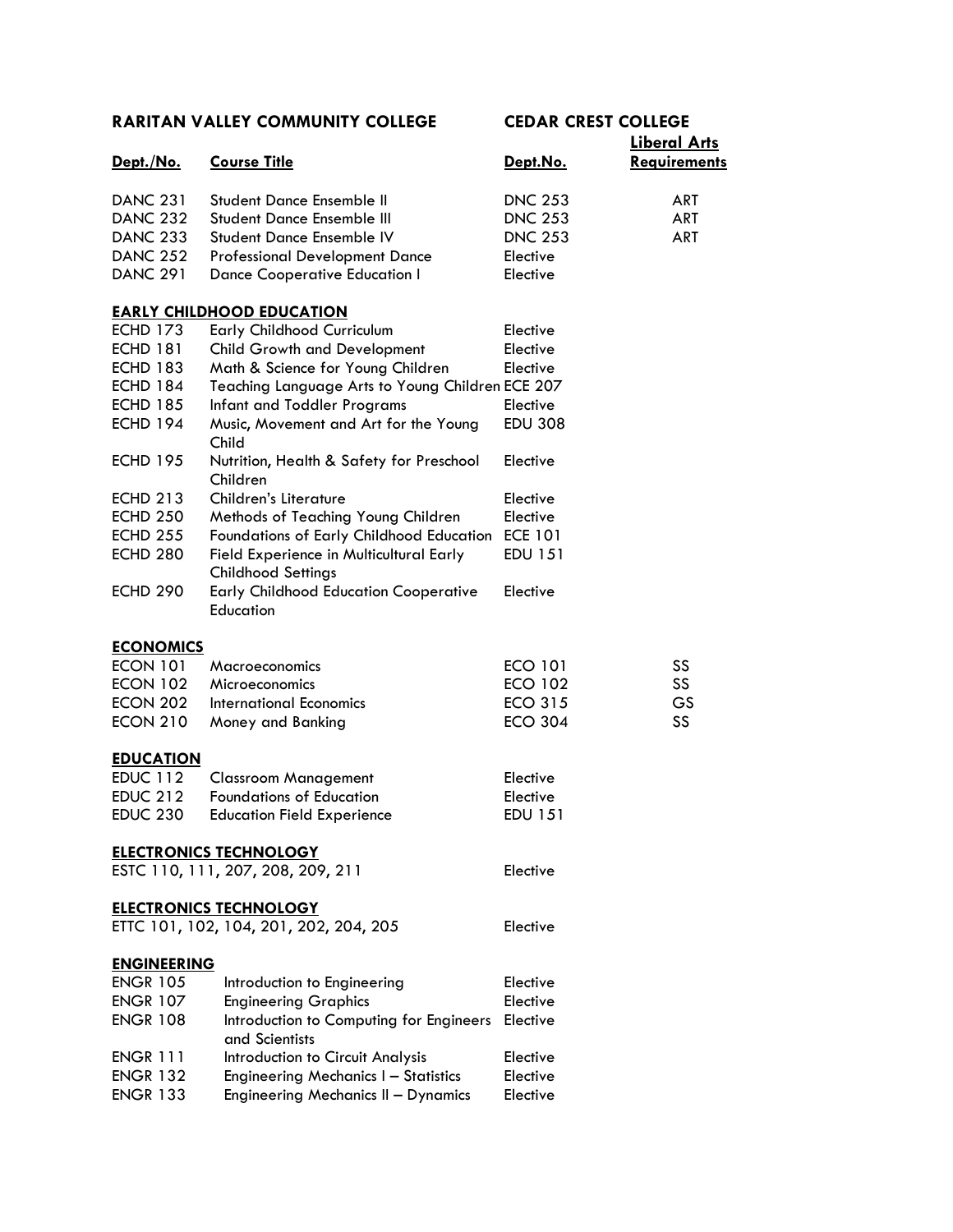|                  |                                                            |                            | <b>Liberal Arts</b>      |
|------------------|------------------------------------------------------------|----------------------------|--------------------------|
| Dept./No.        | <b>Course Title</b>                                        | Dept.No.                   | <b>Requirements</b>      |
|                  |                                                            |                            |                          |
| <b>ENGR 201</b>  | Introduction to Materials Science and                      | Elective                   |                          |
|                  | and Engineering                                            |                            |                          |
|                  | <b>ENGINEERING TECHNOLOGY</b>                              |                            |                          |
| <b>ENTC 110</b>  | <b>Electricity and Robotics</b>                            | Elective                   |                          |
| <b>ENTC 111</b>  | CAD/CAM Processes                                          | Elective                   |                          |
|                  |                                                            |                            |                          |
| <b>ENGLISH</b>   |                                                            |                            |                          |
| <b>ENGL 111</b>  | <b>English Composition I</b>                               | <b>WRI 100</b>             | $WRI-1$                  |
| ENGL 111H        | <b>English Composition I Honors:</b>                       | WRI 100 Honors             | WRI-1                    |
|                  | <b>Composition &amp; Controversy</b>                       |                            |                          |
| <b>ENGL 112</b>  | <b>English Composition II</b>                              | Elective                   | $WRI-2$                  |
| <b>ENGL 112H</b> | English Composition II Honors: Text &                      | Reviewed Individually      | $WRI-2$                  |
|                  | Analysis                                                   |                            |                          |
| <b>ENGL 201</b>  | Introduction to Literature                                 | <b>ENG 200</b>             | <b>HUM</b>               |
| <b>ENGL 202</b>  | Introduction to Literary Theory & Criticism                | <b>ENG 382</b>             | <b>HUM</b>               |
| <b>ENGL 205</b>  | Language, Mind, and Society                                | <b>ENG 303</b>             | <b>HUM</b>               |
| <b>ENGL 206</b>  | Law & Literature                                           | Elective                   | <b>HUM</b>               |
| <b>ENGL 207</b>  | <b>Global Patterns of Racism</b>                           | Elective                   |                          |
| <b>ENGL 211</b>  | Masterpieces of Early World Literature                     | <b>ENG 205</b>             | GS                       |
| <b>ENGL 212</b>  | World Literature Since the Renaissance                     | <b>ENG 245</b>             | <b>GS</b>                |
| <b>ENGL 212H</b> | World Literature Since the Renaissance -                   | <b>ENG 245</b>             | <b>GS</b>                |
|                  | Honors                                                     |                            |                          |
| <b>ENGL 213</b>  | Autobiography                                              | Elective                   | <b>HUM</b>               |
| <b>ENGL 214</b>  | Race in American Literature & Popular                      | <b>ENG 223</b>             | <b>HUM</b>               |
| <b>ENGL 215</b>  | Culture                                                    |                            |                          |
| <b>ENGL 221</b>  | <b>LGBT Literature</b>                                     | Elective<br><b>ENG 220</b> | <b>HUM</b><br><b>HUM</b> |
|                  | American Literature: Colonial Through<br>the Civil War and |                            |                          |
|                  |                                                            |                            |                          |
| <b>ENGL 222</b>  | American Literature: Post Civil War to                     |                            |                          |
|                  | the Present                                                |                            |                          |
| <b>ENGL 221H</b> | American Literature: Colonial Through                      | <b>ENG 220</b>             | <b>HUM</b>               |
|                  | the Civil War-Honors and                                   |                            |                          |
| ENGL 222H        | American Literature: Post Civil War to                     |                            |                          |
|                  | the Present                                                |                            |                          |
| <b>ENGL 223</b>  | Ethnic Writers in America                                  | <b>ENG 223</b>             | <b>HUM</b>               |
| <b>ENGL 224</b>  | The Short Story                                            | <b>ENG 242</b>             | <b>HUM</b>               |
| <b>ENGL 226</b>  | Introduction to Poetry                                     | <b>ENG 243</b>             | <b>HUM</b>               |
| <b>ENGL 227</b>  | Science Fiction                                            | Elective                   | <b>HUM</b>               |
| <b>ENGL 228</b>  | Psychology and Literature                                  | Elective                   | <b>HUM</b>               |
| <b>ENGL 231</b>  | African American Literature                                | <b>ENG 223</b>             | <b>HUM</b>               |
| <b>ENGL 233</b>  | Shakespeare                                                | <b>ENG 311</b>             | <b>HUM</b>               |
| ENGL 233H        | Shakespeare - Honors                                       | <b>ENG 311</b>             | <b>HUM</b>               |
| <b>ENGL 234</b>  | The Literature of Comedy                                   | Elective                   | <b>HUM</b>               |
| <b>ENGL 235</b>  | English Literature: Middle Ages Through                    | <b>ENG 201</b>             | <b>HUM</b>               |
|                  | The 18 <sup>th</sup> Century and                           |                            |                          |
| <b>ENGL 236</b>  | English Literature: Romantic Period to the Present         |                            |                          |
| <b>ENGL 237</b>  | Shakespeare on Page and Screen                             | <b>COM 244</b>             | <b>HUM</b>               |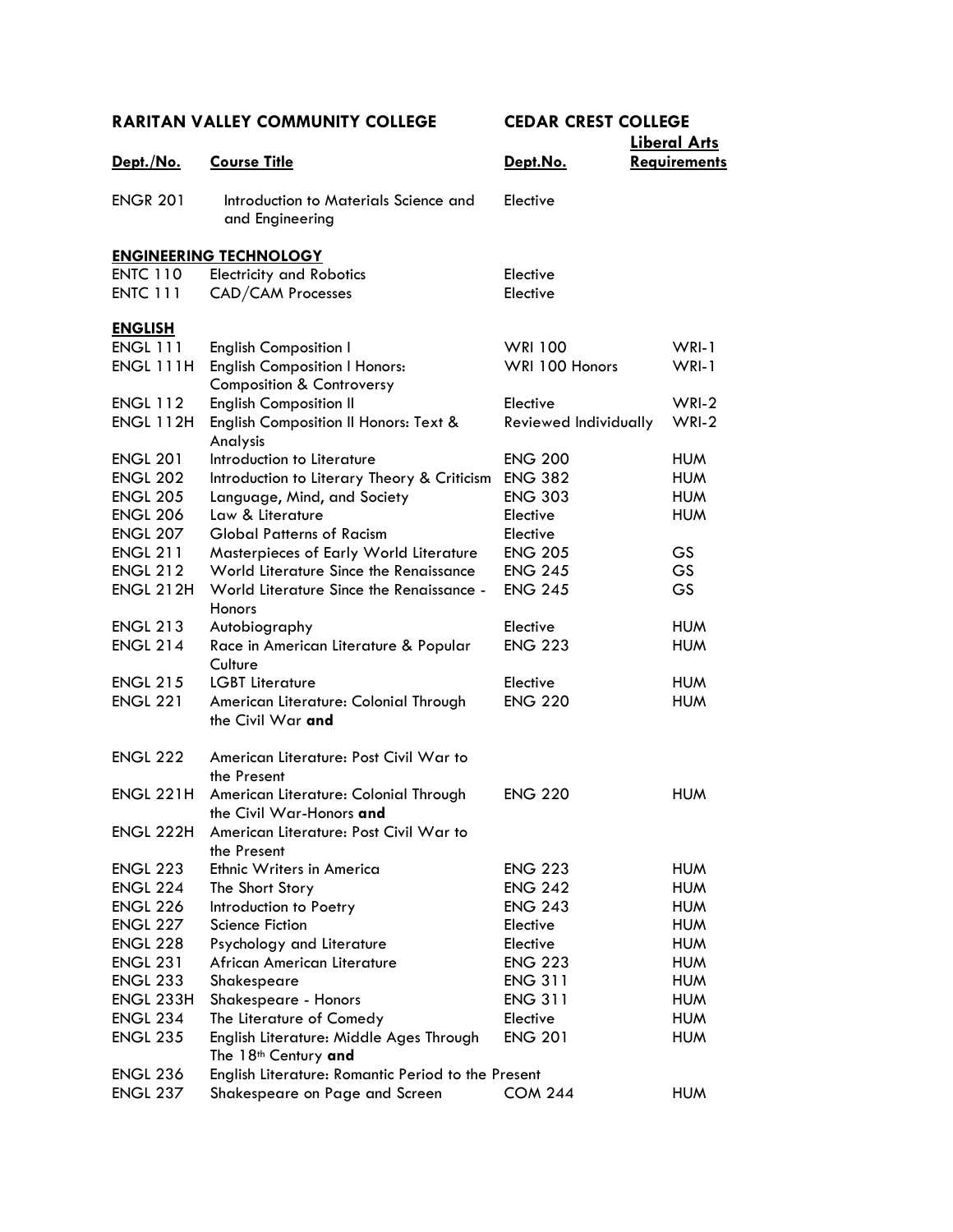|                             |                                                 |                       | <b>Liberal Arts</b> |
|-----------------------------|-------------------------------------------------|-----------------------|---------------------|
| Dept./No.                   | <b>Course Title</b>                             | Dept.No.              | <b>Requirements</b> |
|                             |                                                 |                       |                     |
| <b>ENGL 247</b>             | <b>Rhetoric and Writing Studies</b>             | Elective              | <b>HUM</b>          |
| <b>ENGL 248</b>             | <b>Creative Writing I</b>                       | <b>ENG 233</b>        | <b>ART</b>          |
| ENGL 248H                   | Creative Writing I - Honors                     | <b>ENG 233</b>        | <b>ART</b>          |
| <b>ENGL 249</b>             | <b>Creative Writing II</b>                      | <b>ENG 233</b>        | <b>ART</b>          |
| ENGL 249H                   | <b>Creative Writing II Honors</b>               | <b>ENG 233</b>        | <b>ART</b>          |
| <b>ENGL 250</b>             | <b>Technical Writing and Communication</b>      | Elective              |                     |
| <b>ENGL 259</b>             | History & Literature of the Vietnam War         | Elective              | <b>HUM</b>          |
| <b>ENGL 262</b>             | Drama of the Western World                      | <b>ENG 244</b>        | <b>HUM</b>          |
| <b>ENGL 263</b>             | <b>Business Writing &amp; Management</b>        | <b>BUA 204</b>        | $WRI-2$             |
|                             | Communications                                  |                       |                     |
| <b>ENGL 281</b>             | The Modern Novel                                | Elective              | <b>HUM</b>          |
| <b>ENGL 282</b>             | The Victorian Novel                             | Elective              | <b>HUM</b>          |
| <b>ENGL 290</b>             | Women in Literature                             | <b>ENG 380</b>        | <b>HUM</b>          |
| <b>ENGL 291</b>             | Masculinity in Literature                       | Elective              | <b>HUM</b>          |
| <b>ENGL 299</b>             | Special Topics in Literature                    | Elective              | <b>HUM</b>          |
|                             |                                                 |                       |                     |
|                             | <b>ENVIRONMENTAL SCIENCE</b>                    |                       |                     |
| <b>ENVI 101</b>             | <b>Environmental Studies</b>                    | <b>ENS 101</b>        | SCI                 |
| <b>ENVI 102</b>             | <b>Environmental Science and Sustainability</b> | Elective              | SCI                 |
| <b>ENVI 201</b>             | Environmental Field Studies                     | Elective              | SCI                 |
| <b>ENVI 202</b>             | Geographic Information Systems                  | BIO 309 lab only      |                     |
| <b>FILM STUDIES</b>         |                                                 |                       |                     |
| <b>FILM 101</b>             | Art of the Movies: Film Appreciation and        | <b>COM 140</b>        | <b>ART</b>          |
|                             | Analysis                                        |                       |                     |
| <b>FILM 122</b>             | Survey of American Film                         | <b>COM 240</b>        | <b>HUM</b>          |
| <b>FILM 237</b>             | Shakespeare On Page & Screen                    | Elective              | <b>HUM</b>          |
|                             |                                                 |                       |                     |
| <b>FILM 250H</b>            | Hollywood Renaissance: Film & American          | Reviewed Individually |                     |
|                             | Society, 1967-1983 - Honors                     |                       |                     |
| <b>FITNESS AND WELLNESS</b> |                                                 |                       |                     |
| <b>FITN 201</b>             | Kinesiology                                     | <b>BIO 202</b>        |                     |
| <b>FITN 203</b>             | <b>Exercise Measurement and Prescription</b>    | Elective              |                     |
| <b>FITN 207</b>             | <b>Sports Management</b>                        | Elective              |                     |
| <b>FITN 211</b>             | Introduction to Personal Training               | Elective              |                     |
|                             |                                                 |                       |                     |

A maximum of 4 credits will transfer as elective credit from the following courses: FITN 103, 108, 113, 114, 115, 119, 123, 124, 129, 130, 131, 132, 133, 134, 135, 136, 142, 143, 146, 147, 148, 149, 209, 211, DANC 109

#### **FRENCH**

| <b>FREN 103</b> | Introduction to French I          | Elective |    |
|-----------------|-----------------------------------|----------|----|
| <b>FREN 104</b> | Introduction to French II         | Elective |    |
| <b>FREN 201</b> | Intermediate French I             | Elective |    |
| <b>FREN 202</b> | Intermediate French II            | Elective |    |
| <b>FREN 211</b> | Survey of French Culture          | Elective | GS |
| <b>FREN 215</b> | Modern French Literature          | Elective | GS |
| <b>FREN 224</b> | French Conversation & Composition | Elective |    |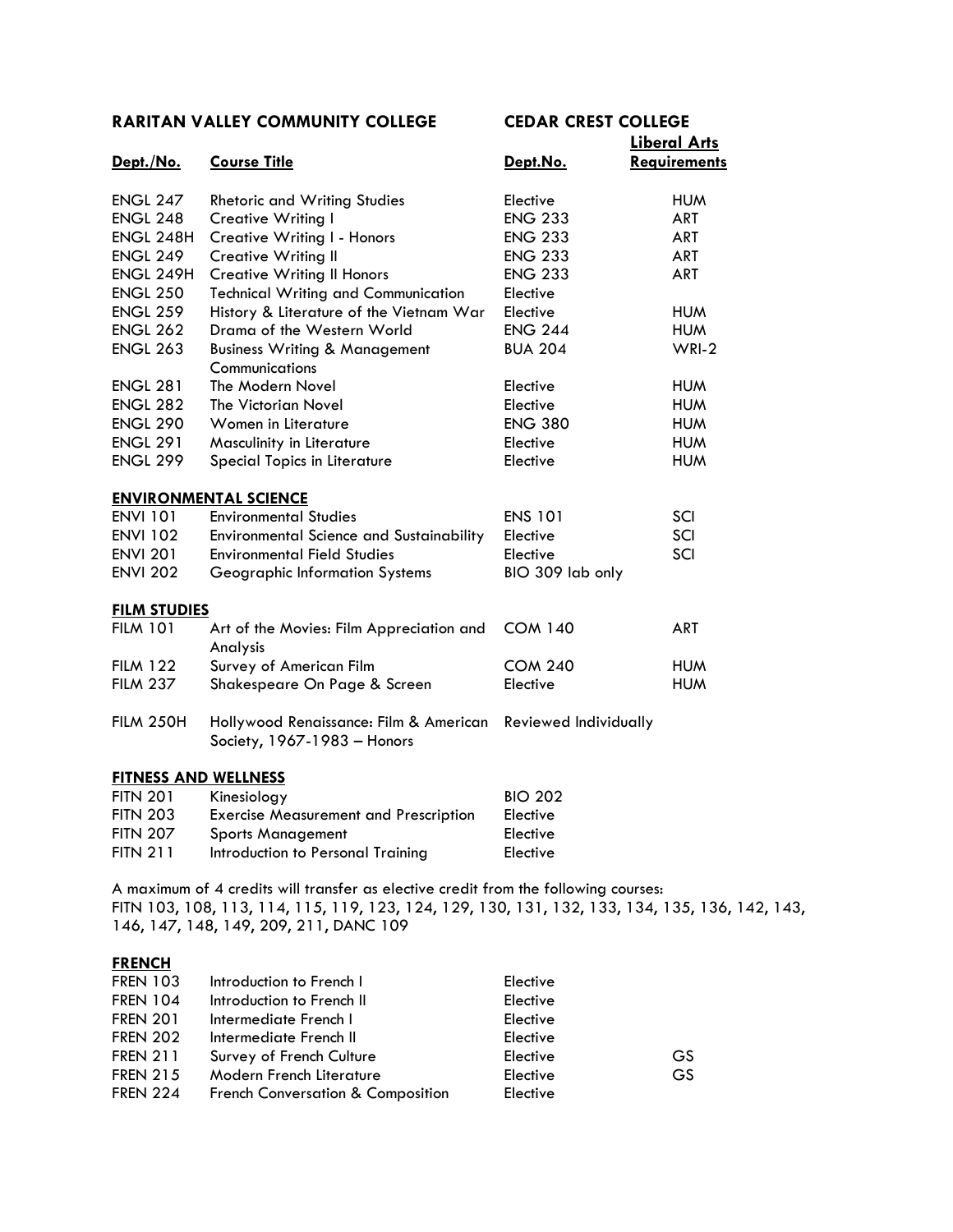| Dept./No.             | <b>Course Title</b>                                        | <u>Dept.No.</u> | Liberal Arts<br><b>Requirements</b> |
|-----------------------|------------------------------------------------------------|-----------------|-------------------------------------|
| <b>FREN 225</b>       | French Conversation & Composition II                       | Elective        |                                     |
| <b>GEOGRAPHY</b>      |                                                            |                 |                                     |
| <b>GEOG 101</b>       | Introduction to Physical Geography                         | Elective        |                                     |
| GEOG 102              | Introduction to Cultural Geography                         | Elective        | GS                                  |
| <b>GEOG 150</b>       | Global Visions: Culture of Tanzania                        | Elective        | GS                                  |
|                       |                                                            |                 |                                     |
| <b>GEOLOGY</b>        |                                                            |                 |                                     |
| <b>GEOL 157</b>       | Introduction to Geology                                    | GSC 101         | SCI                                 |
| <b>GERMAN STUDIES</b> |                                                            |                 |                                     |
| <b>GRMN 103</b>       | Introduction to German I                                   | Elective        |                                     |
| <b>GRMN 104</b>       | Introduction to German II                                  | Elective        |                                     |
| <b>GRMN 201</b>       | Intermediate German I                                      | Elective        |                                     |
| <b>GRMN 202</b>       | Intermediate German II                                     | Elective        |                                     |
| <b>GRMN 203</b>       | German Literature I                                        | Elective        | GS                                  |
| <b>GRMN 204</b>       | German Literature II                                       | Elective        | GS                                  |
| <b>GRMN 224</b>       | German Conversation and Composition I                      | Elective        |                                     |
| <b>GRMN 225</b>       | German Conversation and Composition II                     | Elective        |                                     |
| <b>HEALTH SCIENCE</b> |                                                            |                 |                                     |
| <b>HLTH 101</b>       | <b>Healthcare Delivery Systems</b>                         | Elective*       |                                     |
| <b>HLTH 103</b>       | <b>Health Law &amp; Ethics</b>                             | Elective*       |                                     |
| <b>HLTH 104</b>       | <b>Emergency Medical Technician - Basic</b>                | Elective*       |                                     |
| <b>HLTH 105</b>       | Introduction to Public Health                              | <b>HLT 102</b>  |                                     |
| <b>HLTH 107</b>       | Pathophysiology                                            | <b>BIO 304</b>  |                                     |
| <b>HLTH 109</b>       | Pharmacology                                               | Elective*       |                                     |
| <b>HLTH 150</b>       | <b>Medical Terminology</b>                                 | Elective*       |                                     |
|                       | *Course counts as HLT elective for Health Science degrees. |                 |                                     |
| <u>HISTORY</u>        |                                                            |                 |                                     |
| <b>HIST 101</b>       | <b>World Civilization I</b>                                | <b>HIS 107</b>  | <b>HUM</b>                          |
| <b>HIST 101H</b>      | <b>World Civilization I - Honors</b>                       | <b>HIS 107</b>  | <b>HUM</b>                          |
| <b>HIST 102</b>       | <b>World Civilization II</b>                               | <b>HIS 108</b>  | <b>HUM</b>                          |
| <b>HIST 102H</b>      | World Civilization II - Honors                             | <b>HIS 108</b>  | <b>HUM</b>                          |
| <b>HIST 191</b>       | African-American History                                   | <b>HIS 232</b>  | <b>HUM</b>                          |
| <b>HIST 201</b>       | US History: Beginnings to 1877                             | <b>HIS 121</b>  | <b>HUM</b>                          |
| <b>HIST 201H</b>      | US History: Beginnings to 1877 - Honors                    | <b>HIS 121</b>  | <b>HUM</b>                          |
| <b>HIST 202</b>       | US History: 1877 to Present                                | <b>HIS 122</b>  | <b>HUM</b>                          |
| <b>HIST 202H</b>      | US History: 1877 to Present - Honors                       | <b>HIS 122</b>  | <b>HUM</b>                          |
| <b>HIST 204</b>       | <b>Global Patterns of Racism</b>                           | Elective        | <b>HUM</b>                          |
| <b>HIST 212</b>       | <b>Asian Civilization</b>                                  | Elective        | GS                                  |
| <b>HIST 239</b>       | Modern Latin American History                              | Elective        | GS                                  |
| <b>HIST 259</b>       | History & Literature of the Vietnam War                    | Elective        | <b>HUM</b>                          |
| <b>HUMANITIES</b>     |                                                            |                 |                                     |
| <b>HUMN 103</b>       | Introduction to Folklore                                   | Elective        | GS                                  |

| <u> 11111 vuotilvilla virivite</u>        | -----                 |  |
|-------------------------------------------|-----------------------|--|
| HUMN 240 Special Topics in the Humanities | Reviewed individually |  |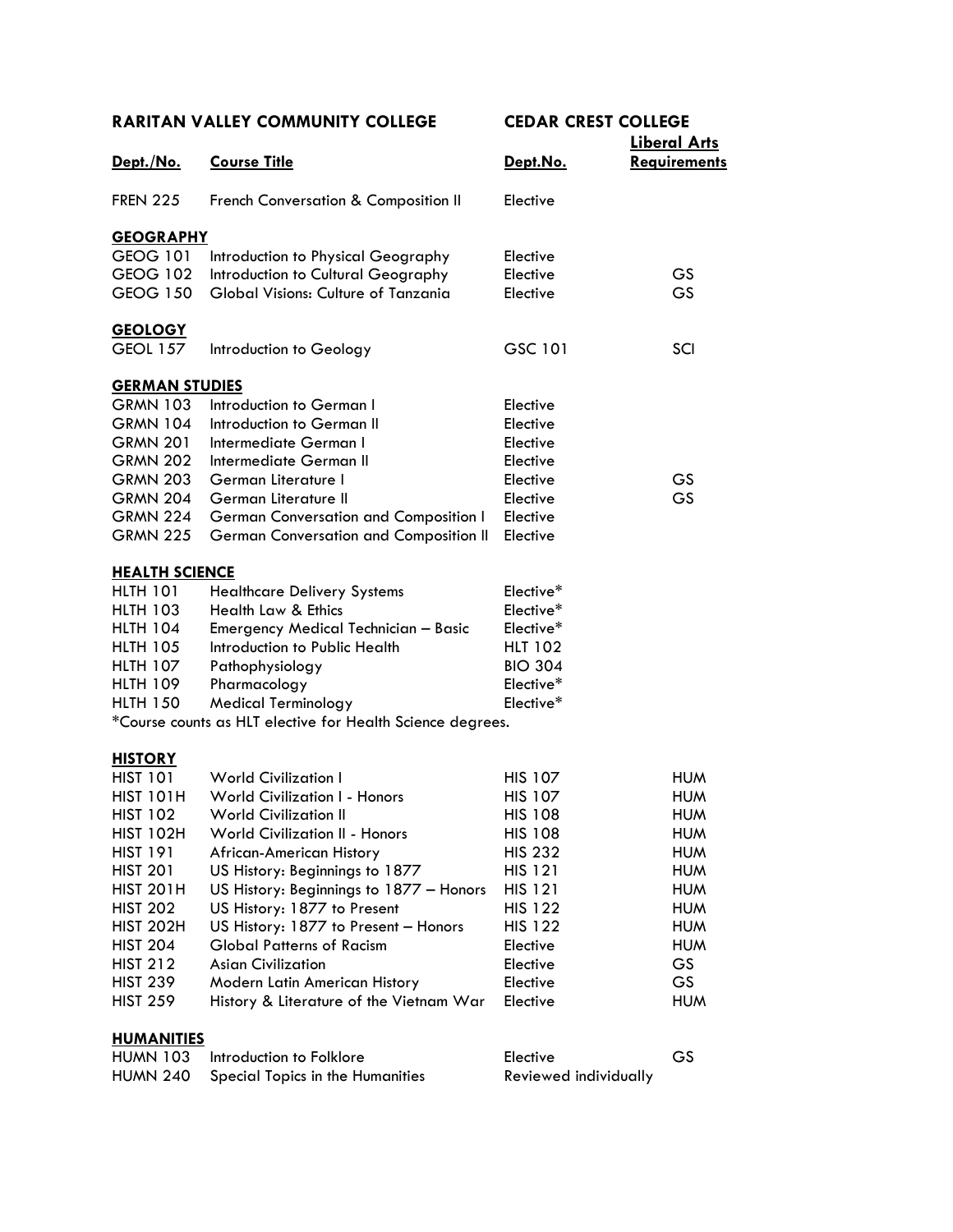|                          |                                                          |                       | Liberal Arts        |  |
|--------------------------|----------------------------------------------------------|-----------------------|---------------------|--|
| Dept./No.                | <b>Course Title</b>                                      | <u>Dept.No.</u>       | <b>Requirements</b> |  |
|                          |                                                          |                       |                     |  |
|                          |                                                          |                       |                     |  |
| <b>HUMAN SERVICES</b>    |                                                          |                       |                     |  |
| <b>HMNS 102</b>          | Introduction to Social Work & Social<br>Welfare          | <b>SWK 201</b>        |                     |  |
| <b>HMNS 105</b>          | Introduction to Addiction                                | Elective              |                     |  |
| <b>HMNS 109</b>          | Poverty & Society                                        | Elective              |                     |  |
| <b>HMNS 110</b>          | Introduction to Disabilities                             | Elective              |                     |  |
| <b>HMNS 201</b>          | Human Behavior & the Social Environment Elective         |                       |                     |  |
| <b>HMNS 204</b>          | Women & Minorities in the                                | Elective              |                     |  |
|                          | Criminal Justice System                                  |                       |                     |  |
| <b>HMNS 205</b>          | Interview and Counseling Skills                          | Elective              |                     |  |
| <b>HMNS 207</b>          | Social Policy & Politics                                 | Elective              |                     |  |
| <b>HMNS 208</b>          | Assessment & Treatment of Alcoholism &<br>Drug Addiction | Elective              |                     |  |
| <b>HMNS 211</b>          | Introduction to Learning Disabilities                    | Reviewed Individually |                     |  |
| <b>HMNS 212</b>          | <b>Community Resources &amp; Case</b><br>Management      | Elective              |                     |  |
| <b>HMNS 213</b>          | <b>Advanced Counseling Skills</b>                        | Elective              |                     |  |
| <b>HMNS 220</b>          | Introduction to Gerontology                              | Elective              |                     |  |
| <b>HMNS 240</b>          | Introduction to Special Education                        | Elective              |                     |  |
| <b>HMNS 290</b>          |                                                          | Elective              |                     |  |
|                          | Internship in Human Services I                           |                       |                     |  |
| <b>HMNS 291</b>          | Internship in Human Services II                          | Elective              |                     |  |
| <u>INTERDISCIPLINARY</u> |                                                          |                       |                     |  |
| <b>INTD 245</b>          | Introduction to Special Ed: Elementary &                 | <b>SPE 243</b>        |                     |  |
|                          | Secondary                                                |                       |                     |  |
| <u>ITALIAN STUDIES</u>   |                                                          |                       |                     |  |
| <b>ITAL 101</b>          | Introduction to Italian I                                | Elective              |                     |  |
| <b>ITAL 102</b>          | Introduction to Italian II                               | Elective              |                     |  |
| <b>ITAL 201</b>          | Intermediate Italian I                                   | Elective              |                     |  |
| <b>ITAL 202</b>          | Intermediate Italian II                                  | Elective              |                     |  |
|                          |                                                          |                       |                     |  |
|                          | <u> MARKETING - RETAILING</u>                            |                       |                     |  |
| MRKT 101                 | <b>Principles of Marketing</b>                           | <b>MRK 230</b>        |                     |  |
| <b>MRKT 120</b>          | <b>Consumer Behavior</b>                                 | Elective              |                     |  |
| <b>MRKT 202</b>          | E-Commerce                                               | Elective              |                     |  |
| <b>MRKT 205</b>          | Direct & Interactive Marketing                           | Elective              |                     |  |
| <b>MRKT 211</b>          | Retailing                                                | Elective              |                     |  |
| <b>MRKT 221</b>          | Selling & Sales Management                               | Elective              |                     |  |
| <b>MRKT 231</b>          | Advertising                                              | <b>MRK 334</b>        |                     |  |
| <b>MRKT 292</b>          | Capstone Internship                                      | Elective              |                     |  |
| <b>MATHEMATICS</b>       |                                                          |                       |                     |  |
| <b>MATH 100</b>          | <b>Finite Math</b>                                       | <b>MAT 105</b>        | ML                  |  |
| <b>MATH 101</b>          | Number Systems                                           | <b>MAT 102</b>        | ML                  |  |
| <b>MATH 102</b>          | <b>Problem Solving Strategies</b>                        | Elective              | ML                  |  |
| <b>MATH 103C</b>         | <b>Quantitative Reasoning</b>                            | Elective              | ML                  |  |
| <b>MATH 104</b>          | <b>Mathematics for Music</b>                             | Elective              |                     |  |
|                          |                                                          |                       |                     |  |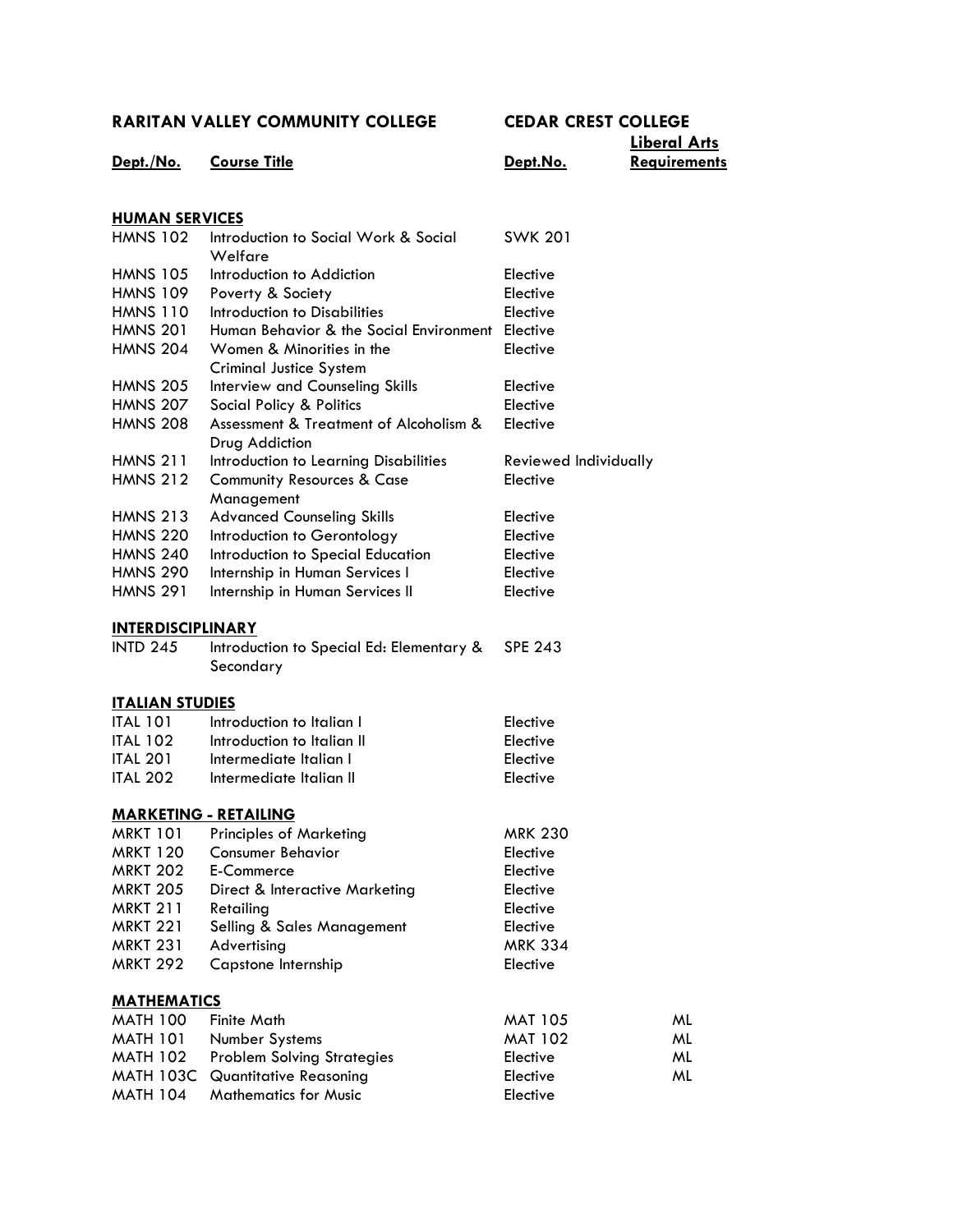|                  |                                                   |                | <b>Liberal Arts</b> |
|------------------|---------------------------------------------------|----------------|---------------------|
| Dept./No.        | <b>Course Title</b>                               | Dept.No.       | <b>Requirements</b> |
| <b>MATH 110</b>  | Statistics I                                      | Elective       | ML                  |
|                  | (fulfills the statistics requirement for nursing) |                |                     |
| <b>MATH 111</b>  | Statistics II                                     | <b>MAT 110</b> | ML                  |
| <b>MATH 112</b>  | Precalculus I                                     | <b>MAT 140</b> | ML                  |
| <b>MATH 113</b>  | <b>Precalculus II</b>                             | <b>MAT 140</b> | ML                  |
| MATH 114H        | <b>Precalculus - Honors</b>                       | <b>MAT 140</b> | ML                  |
| <b>MATH 115H</b> | Summations, Sequence, Series - Honors             | Elective       | ML                  |
| <b>MATH 116H</b> | Introduction to Limits - Honors                   | Elective       | ML                  |
| <b>MATH 117H</b> | Statistics - Honors                               | Elective       | ML                  |
| <b>MATH 118H</b> | Introduction to Experimental Design               | Elective       | ML                  |
| <b>MATH 124H</b> | <b>Mathematical Thinking - Honors</b>             | Elective       | ML                  |
| <b>MATH 150</b>  | <b>Applied Calculus</b>                           | Elective       | ML                  |
| <b>MATH 151</b>  | Calculus I                                        | <b>MAT 141</b> | ML                  |
| <b>MATH 151H</b> | Calculus I - Honors                               | <b>MAT 141</b> | ML                  |
| <b>MATH 152</b>  | Calculus II                                       | <b>MAT 142</b> | ML                  |
| <b>MATH 251</b>  | Calculus III                                      | <b>MAT 211</b> | ML                  |
| <b>MATH 254</b>  | <b>Differential Equations</b>                     | <b>MAT 313</b> | ML                  |
| <b>MATH 255</b>  | <b>Discrete Mathematics</b>                       | <b>MAT 224</b> | ML                  |
| <b>MATH 256</b>  | Linear Algebra                                    | <b>MAT 311</b> | ML                  |
| <b>MATH 298</b>  | <b>Special Topics in Mathematics II</b>           | Elective       | ML                  |
| <b>MATH 299</b>  | <b>Special Topics in Mathematics I</b>            | Elective       | ML                  |
| <u>MUSIC</u>     |                                                   |                |                     |
| <b>MUSC 101</b>  | <b>Fundamentals of Music</b>                      | Elective       | <b>ART</b>          |
| <b>MUSC 102</b>  | Introduction to Music                             | Elective       | <b>ART</b>          |
| <b>MUSC 103</b>  | Rock N' Roll History and Culture                  | Elective       | <b>ART</b>          |
| <b>MUSC 105</b>  | Survey of Jazz Music                              | Elective       | <b>ART</b>          |
| <b>MUSC 107</b>  | Introduction to World Music                       | Elective       | <b>ART</b>          |
| MUSC 111         | Music Theory I                                    | Elective       | <b>ART</b>          |
| <b>MUSC 112</b>  | Music Theory II                                   | Elective       | <b>ART</b>          |
| <b>MUSC 113</b>  | Musicianship I                                    | Elective       | <b>ART</b>          |
| <b>MUSC 114</b>  | Musicianship II (if taken $w/111$ )               | Elective       |                     |
| <b>MUSC 121</b>  | Keyboard Skills I                                 | Elective       | ART                 |
| <b>MUSC 122</b>  | Keyboard Skills II                                | Elective       | ART                 |
| <b>MUSC 123</b>  | Voice Class I                                     | Elective       | <b>ART</b>          |
| <b>MUSC 124</b>  | <b>Voice Class II</b>                             | Elective       | ART                 |
| <b>MUSC 125</b>  | Guitar Class I                                    | Elective       | ART                 |
| <b>MUSC 126</b>  | Guitar Class II                                   | Elective       | ART                 |
| <b>MUSC 131</b>  | Applied Music: Primary Instrument I               | <b>MUS 191</b> | ART                 |
| <b>MUSC 132</b>  | Applied Music: Primary Instrument II              | <b>MUS 191</b> | ART                 |
| <b>MUSC 133</b>  | Applied Music: Secondary Instrument I             | <b>MUS 191</b> | ART                 |
| <b>MUSC 134</b>  | Applied Music: Secondary Instrument II            | <b>MUS 191</b> | ART                 |
| <b>MUSC 151</b>  | <b>RVCC Chorale I</b>                             | Elective       | ART                 |
| <b>MUSC 152</b>  | <b>RVCC Chorale II</b>                            | Elective       | ART                 |
| <b>MUSC 153</b>  | Concert Band I                                    | Elective       | ART                 |
| <b>MUSC 154</b>  | <b>Concert Band II</b>                            | Elective       | ART                 |
| <b>MUSC 155</b>  | Orchestra I                                       | Elective       | ART                 |
| <b>MUSC 156</b>  | Orchestra II                                      | Elective       | ART                 |
| <b>MUSC 157</b>  | RVCC Jazz Ensemble I                              | Elective       | ART                 |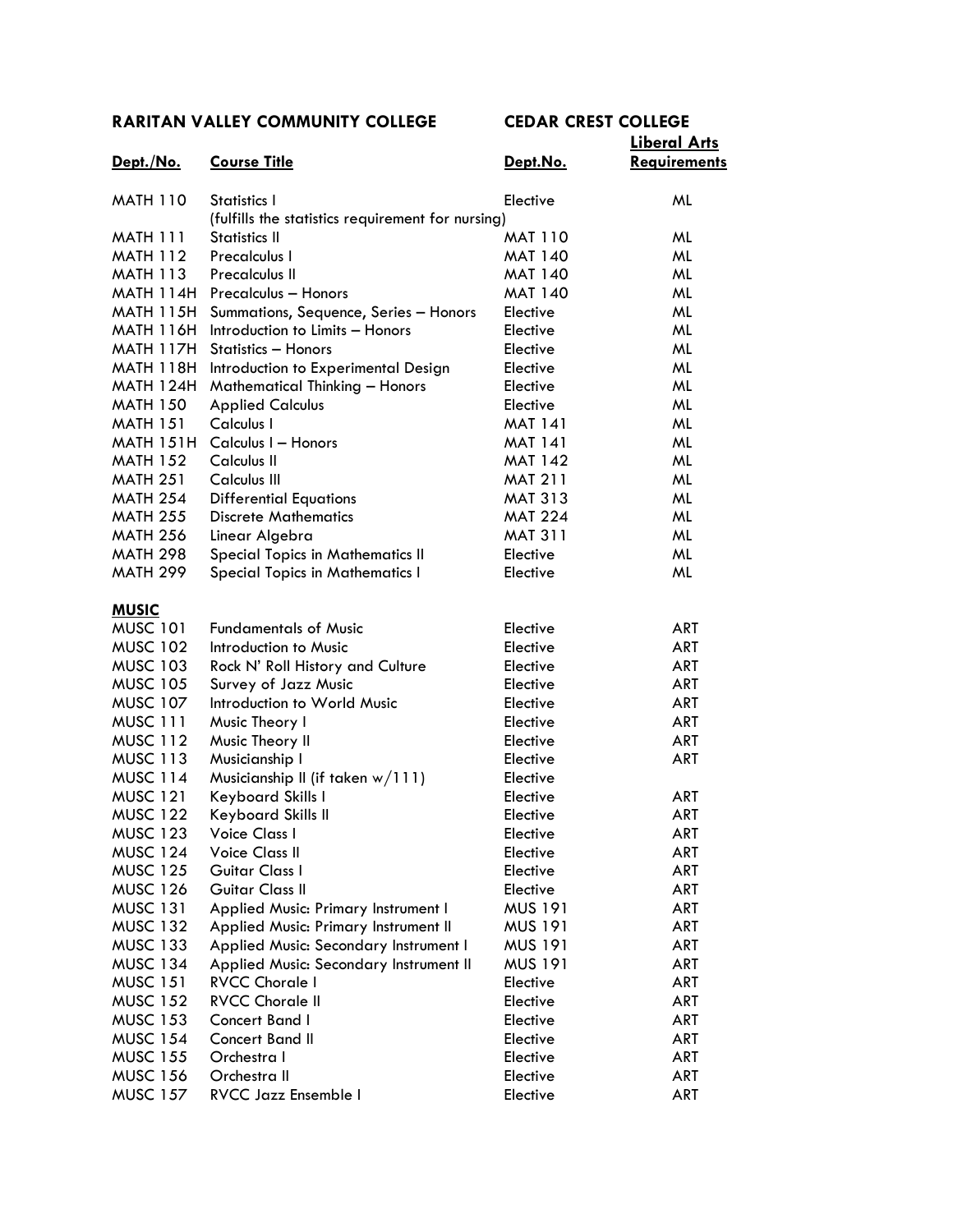| Dept./No.                | <b>Course Title</b>                        | Dept.No.              | <u>Liberal Affs</u><br><b>Requirements</b> |
|--------------------------|--------------------------------------------|-----------------------|--------------------------------------------|
| <b>MUSC 158</b>          | <b>RVCC Jazz Ensemble II</b>               | Elective              | ART                                        |
| <b>MUSC 159</b>          | <b>Ensemble Collaborations I</b>           | Elective              | <b>ART</b>                                 |
| <b>MUSC 160</b>          | <b>Ensemble Collaborations II</b>          | Elective              | <b>ART</b>                                 |
| <b>MUSC 165</b>          | Music Technology: Fundamentals &           | Elective              |                                            |
|                          | <b>Applications</b>                        |                       |                                            |
| <b>MUSC 190</b>          | Digital Music Composition I                | Elective              | ART                                        |
| <b>MUSC 191</b>          | <b>Digital Music Composition II</b>        | Elective              | ART                                        |
| <b>MUSC 201</b>          | Music History & Literature I               | Elective              | ART                                        |
| <b>MUSC 202</b>          | Music History and Literature II            | Elective              | ART                                        |
| <b>MUSC 211</b>          | Music Theory III                           | Elective              | ART                                        |
| <b>MUSC 212</b>          | Music Theory IV                            | Elective              | <b>ART</b>                                 |
| <b>MUSC 213</b>          | Musicianship III                           | Elective              |                                            |
| <b>MUSC 214</b>          | Musicianship IV                            | Elective              |                                            |
| <b>MUSC 221</b>          | Keyboard Skills III                        | Elective              | <b>ART</b>                                 |
| <b>MUSC 222</b>          | Keyboard Skills IV                         | Elective              | <b>ART</b>                                 |
| <b>MUSC 223</b>          | <b>Voice Class III</b>                     | Elective              | <b>ART</b>                                 |
| <b>MUSC 224</b>          | <b>Voice Class IV</b>                      | Elective              | <b>ART</b>                                 |
| <b>MUSC 231</b>          | Applied Music: Primary Instrument III      | <b>MUS 191</b>        | <b>ART</b>                                 |
| <b>MUSC 232</b>          | Applied Music: Primary Instrument IV       | <b>MUS 191</b>        | <b>ART</b>                                 |
| <b>MUSC 251</b>          | <b>RVCC Chorale III</b>                    | Elective              | <b>ART</b>                                 |
| <b>MUSC 252</b>          | <b>RVCC Chorale IV</b>                     | Elective              | <b>ART</b>                                 |
| <b>MUSC 253</b>          | Concert Band III                           | Elective              | <b>ART</b>                                 |
| <b>MUSC 254</b>          | <b>Concert Band IV</b>                     | Elective              | <b>ART</b>                                 |
| <b>MUSC 255</b>          | Orchestra III                              | Elective              | <b>ART</b>                                 |
| <b>MUSC 256</b>          | Orchestra IV                               | Elective              | ART                                        |
| <b>MUSC 257</b>          | Jazz Ensemble III                          | Elective              | ART                                        |
| <b>MUSC 258</b>          | Jazz Ensemble IV                           | Elective              | ART                                        |
| <b>MUSC 259</b>          | <b>Ensemble Collaborations III</b>         | Elective              | <b>ART</b>                                 |
| <b>MUSC 260</b>          | <b>Ensemble Collaborations IV</b>          | Elective              | <b>ART</b>                                 |
| <b>MUSC 270</b>          | <b>Composition and Song Writing</b>        | Elective              |                                            |
|                          |                                            |                       |                                            |
| <b>NURSING</b>           |                                            | Reviewed individually |                                            |
| <b>NURS 221</b>          | Perspectives in Death & Dying              | <b>REL 220</b>        | SS                                         |
| <b>NURS 291</b>          | Human Sexuality                            | Elective              |                                            |
| <b>PARALEGAL STUDIES</b> |                                            |                       |                                            |
| <b>LEGL 101</b>          | Role of the Paralegal                      | Elective              |                                            |
| <b>LEGL 110</b>          | Torts                                      | Elective              |                                            |
| <b>LEGL 120</b>          | <b>Basic Litigation Procedure</b>          | Elective              |                                            |
| <b>LEGL 121</b>          | Legal Research and Writing                 | Elective              |                                            |
| <b>LEGL 122</b>          | <b>Real Estate Transactions</b>            | Elective              |                                            |
| <b>LEGL 123</b>          | <b>Advanced Litigation Procedure</b>       | Elective              |                                            |
| <b>LEGL 124</b>          | <b>Family Law</b>                          | Elective              |                                            |
| <b>LEGL 125</b>          | <b>Intellectual Property</b>               | Elective              |                                            |
| <b>LEGL 126</b>          | Wills, Trusts, & Estate Administration     | Elective              |                                            |
| <b>LEGL 127</b>          | Law Office Management                      | Elective              |                                            |
| <b>LEGL 128</b>          | <b>Alternate Dispute Resolution</b>        | Elective              |                                            |
| <b>LEGL 130</b>          | Computer Applications in the Law Office    | Elective              |                                            |
| <b>LEGL 132</b>          | Legal Ethics & Professional Responsibility | <b>CRJ 211</b>        |                                            |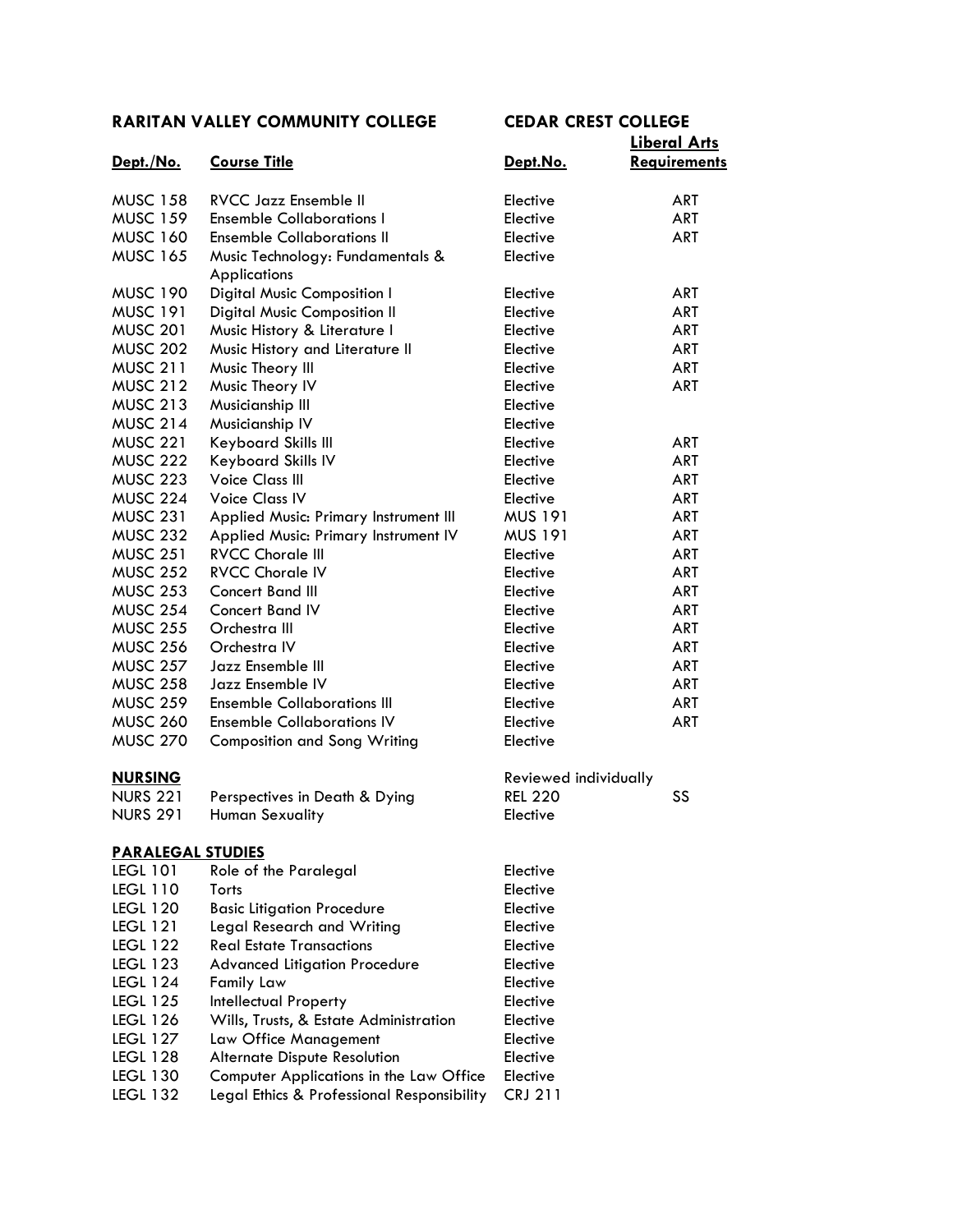|                          |                                                             |                       | <u> Liberal Arts</u> |
|--------------------------|-------------------------------------------------------------|-----------------------|----------------------|
| Dept./No.                | <b>Course Title</b>                                         | Dept.No.              | Requirements         |
|                          | <b>PHILOSOPHY &amp; RELIGION</b>                            |                       |                      |
| <b>PHIL 101</b>          | Introduction to Philosophy                                  | <b>PHI 100</b>        | <b>HUM</b>           |
| <b>PHIL 102</b>          | Ancient and Medieval Philosophy                             | <b>PHI 201</b>        | <b>HUM</b>           |
| <b>PHIL 103</b>          | Introduction to Logic                                       | <b>PHI 131</b>        | ML                   |
| <b>PHIL 105</b>          | Major World Religions                                       | <b>REL 120</b>        | <b>GS</b>            |
| <b>PHIL 106</b>          | <b>Current Moral and Social Issues</b>                      | Elective              | <b>HUM</b>           |
| <b>PHIL 113</b>          | Critical Thinking                                           | Elective              | <b>HUM</b>           |
| <b>PHIL 114</b>          | <b>Ethics</b>                                               | Elective              | <b>HUM</b>           |
| <b>PHIL 114H</b>         | Ethics - Honors                                             | Elective              | <b>HUM</b>           |
| <b>PHIL 201</b>          | Problems in Philosophy                                      | Elective              | <b>HUM</b>           |
| <b>PHIL 210</b>          | Feminist Philosophy                                         | Elective              | <b>HUM</b>           |
| <b>PHIL 240</b>          | Science as Way of Knowing                                   | Elective              | <b>HUM</b>           |
| <b>PHYSICS</b>           |                                                             |                       |                      |
| <b>PHYS 101</b>          | General Physics I                                           | <b>PHY 101</b>        | SCI                  |
| <b>PHYS 102</b>          | <b>General Physics II</b>                                   | <b>PHY 102</b>        | SCI                  |
| <b>PHYS 112</b>          | Concepts of Physics                                         | Elective              | SCI                  |
| <b>PHYS 120</b>          | Introduction to Astronomy                                   | Elective              | SCI                  |
| <b>PHYS 130</b>          | Astronomy                                                   | GSC 103               | SCI                  |
| <b>PHYS 150</b>          | <b>Engineering Physics I</b>                                | <b>PHY 101</b>        | SCI                  |
| <b>PHYS 151</b>          | <b>Engineering Physics II</b>                               | <b>PHY 102</b>        | SCI                  |
| <b>PHYS 250</b>          | <b>Engineering Physics III</b>                              | Elective              | SCI                  |
| <b>POLITICAL SCIENCE</b> |                                                             |                       |                      |
| <b>POLI 101</b>          | Introduction to Political Science                           | Elective              | SS                   |
| <b>POLI 121</b>          | <b>American Government and Politics</b>                     | <b>PSC 202</b>        | SS                   |
| <b>POLI 231</b>          | <b>International Relations</b>                              | Elective              | GS                   |
| <b>PSYCHOLOGY</b>        |                                                             |                       |                      |
| <b>PSYC 103</b>          | Introduction to Psychology                                  | <b>PSY 100</b>        | SS                   |
| <b>PSYC 103H</b>         | Introduction to Psychology - Honors                         | <b>PSY 100</b>        | SS                   |
| <b>PSYC 201</b>          | Social Psychology                                           | <b>PSY 231</b>        | SS                   |
| <b>PSYC 203</b>          | Psychology of Women and Gender                              | Elective              | SS                   |
| <b>PSYC 211</b>          | Abnormal Psychology                                         | <b>PSY 309</b>        | SS                   |
| <b>PSYC 212</b>          | Theories of Personality                                     | <b>PSY 351</b>        | SS                   |
| <b>PSYC 213</b>          | <b>Educational Psychology</b>                               | PSY 102/EDU 102       |                      |
| <b>PSYC 215</b>          | Developmental Psychology                                    | <b>PSY 250</b>        | SS                   |
| <b>PSYC 216</b>          | Child Psychology                                            | Elective              | SS                   |
| <b>PSYC 222</b>          | Community Psychology                                        | Elective              | SS                   |
| <b>PSYC 228</b>          | Psychology & Literature                                     | Elective              | <b>HUM</b>           |
| <b>PSYC 229</b>          | Adolescent Psychology                                       | Elective              | SS                   |
| <b>SCIENCE</b>           |                                                             |                       |                      |
| <b>SCIE 127</b>          | Introduction to Forensic Science                            | <b>FSC 101</b>        | SCI                  |
| SCIE 128H                | Science Seminar (Honors)                                    | Reviewed Individually |                      |
| SCIE 210H                | Independent Research in Science &<br>Engineering I - Honors | Reviewed Individually |                      |
| SCIE 211H                | Independent Research in Science &                           | Reviewed Individually |                      |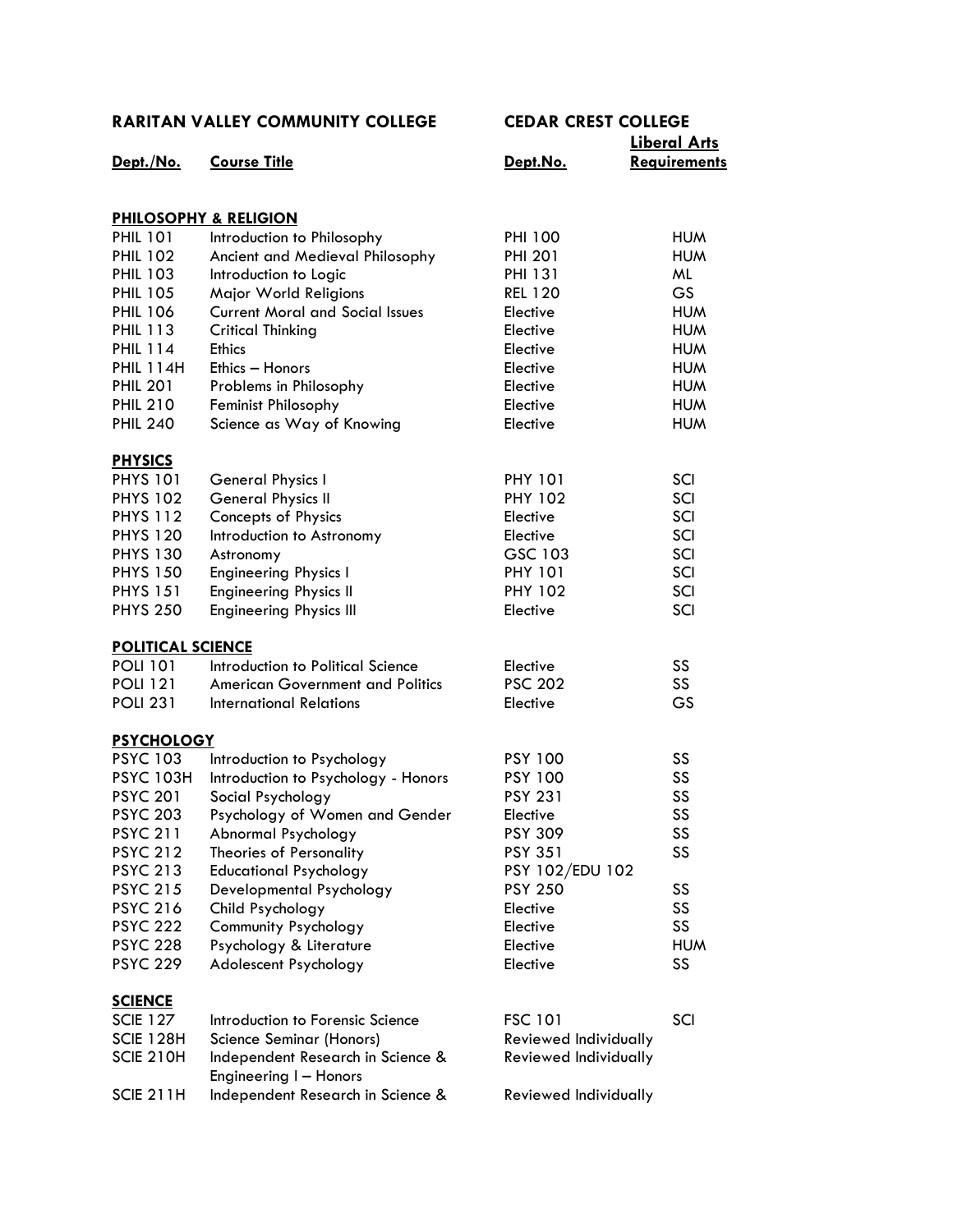| Dept./No.                  | <b>Course Title</b>                                                      | Dept.No.              | <b>Requirements</b> |
|----------------------------|--------------------------------------------------------------------------|-----------------------|---------------------|
|                            | Engineering II - Honors                                                  | Reviewed Individually |                     |
| <b>SCIE 212H</b>           | Independent Research in Science &<br>Engineering III - Honors            | Reviewed Individually |                     |
| <b>SCIE 250</b>            | <b>Technical Writing &amp; Communication</b>                             | Reviewed Individually |                     |
| <b>SCIE 290</b>            | Science/Engineering Cooperative<br><b>Education I</b>                    | Reviewed Individually |                     |
| <b>SCIE 291</b>            | Science/Engineering Cooperative<br><b>Education II</b>                   | Reviewed Individually |                     |
| <b>SOCIOLOGY</b>           |                                                                          |                       |                     |
| <b>SOCI 101</b>            | Introduction to Sociology                                                | SOC 100               | SS                  |
| SOCI 101H                  | Introduction to Sociology - Honors                                       | SOC 100               | SS                  |
| <b>SOCI 201</b>            | <b>Contemporary Social Problems</b>                                      | Elective              | SS                  |
| <b>SOCI 202</b>            | Marriage & Family                                                        | <b>SOC 321</b>        | SS                  |
| <b>SOCI 205</b>            | Deviance                                                                 | Elective              | SS                  |
| <b>SOCI 206</b>            | Society and the Environment                                              | Elective              | SS                  |
| <b>SOCI 208</b>            | Introduction to Global Studies                                           | Elective              | SS                  |
| <b>SOCI 220</b>            | Film & Popular Culture: Image & Reality                                  | Elective              | SS                  |
| <b>SOCI 231</b>            | <b>American Minority Relations</b>                                       | Elective              | SS                  |
| <b>SOCI 233</b>            | Sociology of Sport                                                       | Elective              | SS                  |
| <b>SPANISH STUDIES</b>     |                                                                          |                       |                     |
| <b>SPAN 103</b>            | Introduction to Spanish I                                                | <b>SPA 101</b>        | GS                  |
| <b>SPAN 104</b>            | Introduction to Spanish II                                               | <b>SPA 102</b>        | GS                  |
| <b>SPAN 105</b>            | Introduction to Spanish II w/review                                      | <b>SPA 102</b>        | GS                  |
| <b>SPAN 201</b>            | Intermediate Spanish I                                                   | <b>SPA 201</b>        | GS                  |
| <b>SPAN 202</b>            | Intermediate Spanish II                                                  | <b>SPA 202</b>        |                     |
| <b>SPAN 210</b>            | <b>Spanish for Native Speakers</b>                                       | Elective              | GS                  |
| <b>SPAN 211</b>            | Survey of Spanish Culture                                                | Elective              | GS                  |
| <b>SPAN 213</b>            | Spanish for Native & Heritage Speakers II Elective                       |                       | GS                  |
| <b>SPAN 215</b>            | Spanish Literature                                                       | Elective              | <b>HUM</b>          |
| <b>SPAN 223</b>            | <b>Spanish American Civilization</b>                                     | <b>SPA 305</b>        | GS                  |
| <b>SPAN 224</b>            | Spanish Conversation & Composition I                                     | <b>SPA 301</b>        | GS                  |
| <b>SPAN 225</b>            | <b>Spanish Conversation &amp; Composition II</b>                         | <b>SPA 302</b>        | GS                  |
| <b>SPAN 241</b>            | Special Topics in Spanish: Issues in the<br>Spanish Speaking World Today | Elective              | GS                  |
| <b>STUDENT DEVELOPMENT</b> |                                                                          |                       |                     |
| <b>STDV 101</b>            | <b>Career Planning and Development</b>                                   | Elective              |                     |
| <b>THEATRE ARTS</b>        |                                                                          |                       |                     |
| <b>THEA 103</b>            | Introduction to Theatre                                                  | THS 120               | <b>ART</b>          |
| THEA 103H                  | Introduction to Theatre - Honors                                         | <b>THS 120</b>        | <b>ART</b>          |
| <b>THEA 105</b>            | Acting I: Fundamentals                                                   | <b>THS 201</b>        | <b>ART</b>          |
| <b>THEA 106</b>            | Acting II: Scene Study                                                   | <b>THS 202</b>        | <b>ART</b>          |
| <b>THEA 107</b>            | History of Theatre: Classical                                            | <b>THS 231</b>        | <b>ART</b>          |
| <b>THEA 108</b>            | History of Theatre: Modern                                               | <b>THS 232</b>        | <b>ART</b>          |
| <b>THEA 109</b>            | Voice & Diction                                                          | Elective              |                     |
| <b>THEA 111</b>            | <b>Theatre Production I</b>                                              | <b>THS 250</b>        | ART                 |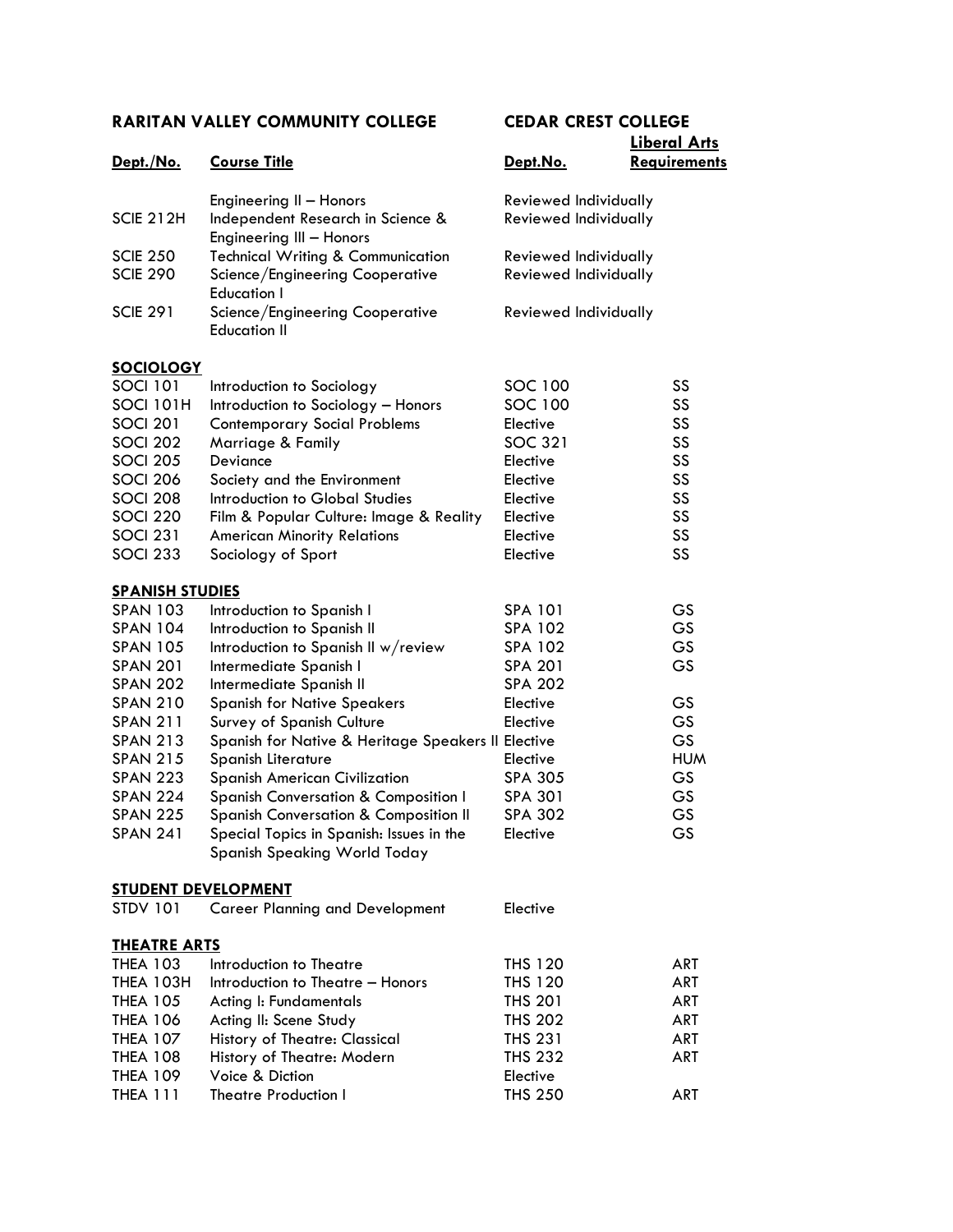| Dept./No.       | <b>Course Title</b>                 | Dept.No.       | FINGIAI WIIS<br><b>Requirements</b> |
|-----------------|-------------------------------------|----------------|-------------------------------------|
|                 |                                     |                |                                     |
| <b>THEA 112</b> | <b>Theatre Production II</b>        | <b>THS 250</b> | ART                                 |
| <b>THEA 113</b> | <b>Stagecraft: Sets &amp; Props</b> | <b>THS 150</b> | <b>ART</b>                          |
| <b>THEA 114</b> | Stagecraft: Lights and Sound        | <b>THS 150</b> | ART                                 |
| <b>THEA 115</b> | Stagecraft: Costume and Makeup      | <b>THS 150</b> | <b>ART</b>                          |
| <b>THEA 117</b> | <b>Theatre Production III</b>       | <b>THS 250</b> | ART                                 |
| <b>THEA 118</b> | <b>Theatre Production IV</b>        | <b>THS 250</b> | ART                                 |
| <b>THEA 203</b> | Acting III: Styles of Acting        | <b>THS 303</b> | <b>ART</b>                          |
| <b>THEA 205</b> | <b>American Musical Theater</b>     | Elective       | ART                                 |
| <b>THEA 207</b> | Introduction to Playwriting         | <b>THS 230</b> | <b>ART</b>                          |
| <b>THEA 252</b> | Portfolio Development: Theatre      | <b>PER 230</b> |                                     |
|                 |                                     |                |                                     |
|                 | <b>WOMEN'S GENDER STUDY</b>         |                |                                     |
| WGST 110        | Intro, to Women and Gender Studies  | <b>GND 100</b> | SS                                  |